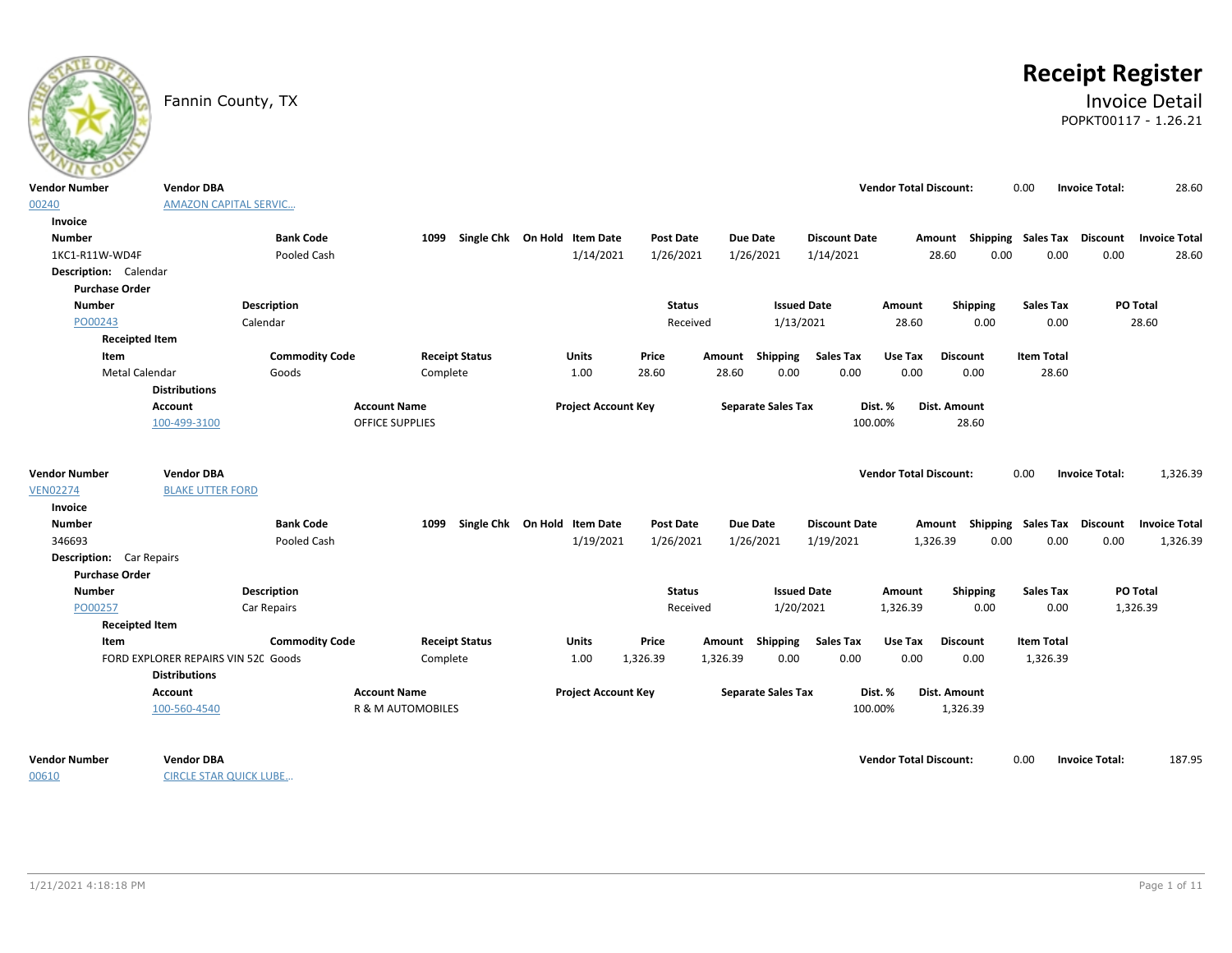| Invoice                          |                       |                       |                               |                              |                            |                  |                    |                           |                      |                               |                     |                                    |                       |                      |
|----------------------------------|-----------------------|-----------------------|-------------------------------|------------------------------|----------------------------|------------------|--------------------|---------------------------|----------------------|-------------------------------|---------------------|------------------------------------|-----------------------|----------------------|
| <b>Number</b>                    |                       | <b>Bank Code</b>      | 1099                          | Single Chk On Hold Item Date |                            | <b>Post Date</b> |                    | <b>Due Date</b>           | <b>Discount Date</b> |                               |                     | Amount Shipping Sales Tax Discount |                       | <b>Invoice Total</b> |
| 11-0179090                       |                       | Pooled Cash           |                               |                              | 1/14/2021                  | 1/26/2021        |                    | 1/26/2021                 | 1/14/2021            |                               | 187.95              | 0.00<br>0.00                       | 0.00                  | 187.95               |
| <b>Description:</b> Auto Repairs |                       |                       |                               |                              |                            |                  |                    |                           |                      |                               |                     |                                    |                       |                      |
| <b>Purchase Order</b>            |                       |                       |                               |                              |                            |                  |                    |                           |                      |                               |                     |                                    |                       |                      |
| <b>Number</b>                    |                       | <b>Description</b>    |                               |                              |                            | <b>Status</b>    |                    | <b>Issued Date</b>        |                      | Amount                        | Shipping            | <b>Sales Tax</b>                   |                       | PO Total             |
| PO00258                          |                       | <b>Auto Repairs</b>   |                               |                              |                            | Received         |                    | 1/20/2021                 |                      | 187.95                        | 0.00                | 0.00                               |                       | 187.95               |
|                                  | <b>Receipted Item</b> |                       |                               |                              |                            |                  |                    |                           |                      |                               |                     |                                    |                       |                      |
| Item                             |                       | <b>Commodity Code</b> |                               | <b>Receipt Status</b>        | Units                      | Price            | Amount             | Shipping                  | <b>Sales Tax</b>     | Use Tax                       | <b>Discount</b>     | <b>Item Total</b>                  |                       |                      |
|                                  | <b>Truck Repairs</b>  | Goods                 | Complete                      |                              | 1.00                       | 187.95           | 187.95             | 0.00                      | 0.00                 | 0.00                          | 0.00                | 187.95                             |                       |                      |
|                                  | <b>Distributions</b>  |                       |                               |                              |                            |                  |                    |                           |                      |                               |                     |                                    |                       |                      |
|                                  | <b>Account</b>        |                       | <b>Account Name</b>           |                              | <b>Project Account Key</b> |                  |                    | <b>Separate Sales Tax</b> |                      | Dist. %                       | Dist. Amount        |                                    |                       |                      |
|                                  | 100-590-4540          |                       | <b>R&amp;M AUTO</b>           |                              |                            |                  |                    |                           |                      | 100.00%                       | 187.95              |                                    |                       |                      |
|                                  |                       |                       |                               |                              |                            |                  |                    |                           |                      |                               |                     |                                    |                       |                      |
|                                  |                       |                       |                               |                              |                            |                  |                    |                           |                      |                               |                     |                                    |                       |                      |
| <b>Vendor Number</b>             | <b>Vendor DBA</b>     |                       |                               |                              |                            |                  |                    |                           |                      | <b>Vendor Total Discount:</b> |                     | 0.00                               | <b>Invoice Total:</b> | 1,524.00             |
| 00179                            | <b>EVIDENT, INC</b>   |                       |                               |                              |                            |                  |                    |                           |                      |                               |                     |                                    |                       |                      |
| Invoice                          |                       |                       |                               |                              |                            |                  |                    |                           |                      |                               |                     |                                    |                       |                      |
| <b>Number</b>                    |                       | <b>Bank Code</b>      | 1099                          | Single Chk On Hold Item Date |                            | <b>Post Date</b> |                    | <b>Due Date</b>           | <b>Discount Date</b> |                               |                     | Amount Shipping Sales Tax Discount |                       | <b>Invoice Total</b> |
| 163530D                          |                       | Pooled Cash           |                               |                              | 12/31/2020                 | 1/26/2021        |                    | 1/26/2021                 | 12/31/2020           |                               | 808.00              | 0.00<br>0.00                       | 0.00                  | 808.00               |
| Description: PPE for Sheriff     |                       |                       |                               |                              |                            |                  |                    |                           |                      |                               |                     |                                    |                       |                      |
| <b>Purchase Order</b>            |                       |                       |                               |                              |                            |                  |                    |                           |                      |                               |                     |                                    |                       |                      |
| <b>Number</b>                    |                       | <b>Description</b>    |                               |                              |                            | <b>Status</b>    |                    | <b>Issued Date</b>        |                      | Amount                        | <b>Shipping</b>     | <b>Sales Tax</b>                   |                       | <b>PO Total</b>      |
| PO00093                          |                       | PPE for Sheriff       |                               |                              |                            |                  | Partially Received | 10/16/2020                |                      | 808.00                        | 0.00                | 0.00                               |                       | 808.00               |
|                                  | <b>Receipted Item</b> |                       |                               |                              |                            |                  |                    |                           |                      |                               |                     |                                    |                       |                      |
| Item                             |                       | <b>Commodity Code</b> |                               | <b>Receipt Status</b>        | Units                      | Price            |                    | Amount Shipping           | <b>Sales Tax</b>     | Use Tax                       | <b>Discount</b>     | <b>Item Total</b>                  |                       |                      |
| Coveralls                        |                       | Goods                 | Complete                      |                              | 3.00                       | 179.00           | 537.00             | 0.00                      | 0.00                 | 0.00                          | 0.00                | 537.00                             |                       |                      |
|                                  | <b>Distributions</b>  |                       |                               |                              |                            |                  |                    |                           |                      |                               |                     |                                    |                       |                      |
|                                  | <b>Account</b>        |                       | <b>Account Name</b>           |                              | <b>Project Account Key</b> |                  |                    | <b>Separate Sales Tax</b> |                      | Dist. %                       | Dist. Amount        |                                    |                       |                      |
|                                  | 413-413-3980          |                       | PERSONAL PROTECTIVE EQUIPMENT |                              |                            |                  |                    |                           |                      | 100.00%                       | 537.00              |                                    |                       |                      |
|                                  | <b>Receipted Item</b> |                       |                               |                              |                            |                  |                    |                           |                      |                               |                     |                                    |                       |                      |
| Item                             |                       | <b>Commodity Code</b> |                               | <b>Receipt Status</b>        | Units                      | Price            | Amount             | Shipping                  | <b>Sales Tax</b>     | Use Tax                       | <b>Discount</b>     | <b>Item Total</b>                  |                       |                      |
| Coveralls                        |                       | Goods                 | Complete                      |                              | 1.00                       | 199.00           | 199.00             | 0.00                      | 0.00                 | 0.00                          | 0.00                | 199.00                             |                       |                      |
|                                  | <b>Distributions</b>  |                       |                               |                              |                            |                  |                    |                           |                      |                               |                     |                                    |                       |                      |
|                                  | <b>Account</b>        |                       | <b>Account Name</b>           |                              | <b>Project Account Key</b> |                  |                    | <b>Separate Sales Tax</b> |                      | Dist. %                       | Dist. Amount        |                                    |                       |                      |
|                                  | 413-413-3980          |                       | PERSONAL PROTECTIVE EQUIPMENT |                              |                            |                  |                    |                           |                      | 100.00%                       | 199.00              |                                    |                       |                      |
|                                  | <b>Receipted Item</b> |                       |                               |                              |                            |                  |                    |                           |                      |                               |                     |                                    |                       |                      |
| Item                             |                       | <b>Commodity Code</b> |                               | <b>Receipt Status</b>        | Units                      | Price            |                    | Amount Shipping           | <b>Sales Tax</b>     | Use Tax                       | <b>Discount</b>     | <b>Item Total</b>                  |                       |                      |
|                                  | Disposable Covers     | Goods                 | Complete                      |                              | 9.00                       | 8.00             | 72.00              | 0.00                      | 0.00                 | 0.00                          | 0.00                | 72.00                              |                       |                      |
|                                  | <b>Distributions</b>  |                       |                               |                              |                            |                  |                    |                           |                      |                               |                     |                                    |                       |                      |
|                                  | <b>Account</b>        |                       | <b>Account Name</b>           |                              | <b>Project Account Key</b> |                  |                    | <b>Separate Sales Tax</b> |                      | Dist. %                       | <b>Dist. Amount</b> |                                    |                       |                      |
|                                  | 413-413-3980          |                       | PERSONAL PROTECTIVE EQUIPMENT |                              |                            |                  |                    |                           |                      | 100.00%                       | 72.00               |                                    |                       |                      |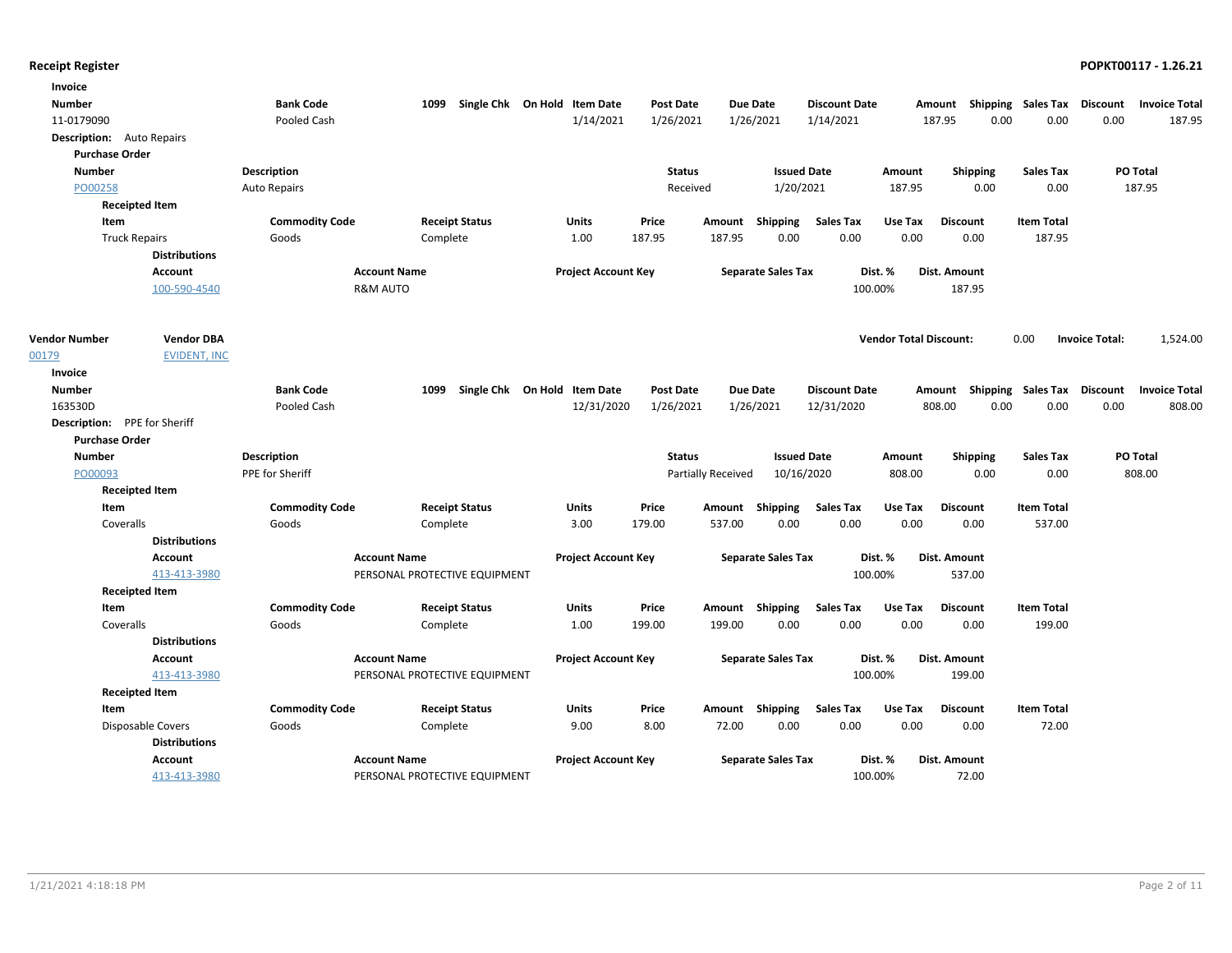| Invoice                             |                                |                       |                               |                              |                            |                  |                           |                           |                      |                               |                                    |                   |                       |                      |
|-------------------------------------|--------------------------------|-----------------------|-------------------------------|------------------------------|----------------------------|------------------|---------------------------|---------------------------|----------------------|-------------------------------|------------------------------------|-------------------|-----------------------|----------------------|
| <b>Number</b>                       |                                | <b>Bank Code</b>      | 1099                          | Single Chk On Hold Item Date |                            | <b>Post Date</b> | <b>Due Date</b>           |                           | <b>Discount Date</b> |                               | Amount Shipping Sales Tax          |                   | Discount              | <b>Invoice Total</b> |
| 163530E                             |                                | Pooled Cash           |                               |                              | 1/6/2021                   | 1/26/2021        | 1/26/2021                 |                           | 1/6/2021             |                               | 716.00<br>0.00                     | 0.00              | 0.00                  | 716.00               |
| Description: PPE for Sheriff        |                                |                       |                               |                              |                            |                  |                           |                           |                      |                               |                                    |                   |                       |                      |
| <b>Purchase Order</b>               |                                |                       |                               |                              |                            |                  |                           |                           |                      |                               |                                    |                   |                       |                      |
| <b>Number</b>                       |                                | <b>Description</b>    |                               |                              |                            | <b>Status</b>    |                           | <b>Issued Date</b>        |                      | Amount                        | <b>Shipping</b>                    | <b>Sales Tax</b>  |                       | PO Total             |
| PO00093                             |                                | PPE for Sheriff       |                               |                              |                            |                  | <b>Partially Received</b> | 10/16/2020                |                      | 716.00                        | 0.00                               | 0.00              |                       | 716.00               |
| <b>Receipted Item</b>               |                                |                       |                               |                              |                            |                  |                           |                           |                      |                               |                                    |                   |                       |                      |
| Item                                |                                | <b>Commodity Code</b> | <b>Receipt Status</b>         |                              | Units                      | Price            | Amount                    | Shipping                  | <b>Sales Tax</b>     | Use Tax                       | <b>Discount</b>                    | <b>Item Total</b> |                       |                      |
| Coveralls                           |                                | Goods                 |                               | Partially Received           | 4.00                       | 179.00           | 716.00                    | 0.00                      | 0.00                 | 0.00                          | 0.00                               | 716.00            |                       |                      |
|                                     | <b>Distributions</b>           |                       |                               |                              |                            |                  |                           |                           |                      |                               |                                    |                   |                       |                      |
|                                     | <b>Account</b>                 |                       | <b>Account Name</b>           |                              | <b>Project Account Key</b> |                  |                           | <b>Separate Sales Tax</b> | Dist. %              |                               | Dist. Amount                       |                   |                       |                      |
|                                     | 413-413-3980                   |                       | PERSONAL PROTECTIVE EQUIPMENT |                              |                            |                  |                           |                           | 100.00%              |                               | 716.00                             |                   |                       |                      |
|                                     |                                |                       |                               |                              |                            |                  |                           |                           |                      |                               |                                    |                   |                       |                      |
| <b>Vendor Number</b>                | <b>Vendor DBA</b>              |                       |                               |                              |                            |                  |                           |                           |                      | <b>Vendor Total Discount:</b> |                                    | 0.00              | <b>Invoice Total:</b> | 3,678.68             |
| 00484                               | <b>INTER-COUNTY COMMUN</b>     |                       |                               |                              |                            |                  |                           |                           |                      |                               |                                    |                   |                       |                      |
| Invoice                             |                                |                       |                               |                              |                            |                  |                           |                           |                      |                               |                                    |                   |                       |                      |
| <b>Number</b>                       |                                | <b>Bank Code</b>      | 1099                          | Single Chk On Hold Item Date |                            | <b>Post Date</b> | <b>Due Date</b>           |                           | <b>Discount Date</b> |                               | Amount Shipping Sales Tax Discount |                   |                       | <b>Invoice Total</b> |
| 1385                                |                                | Pooled Cash           |                               |                              | 1/15/2021                  | 1/26/2021        | 1/26/2021                 |                           | 1/15/2021            |                               | 3,618.69<br>59.99                  | 0.00              | 0.00                  | 3,678.68             |
| <b>Description:</b> Cellular Modems |                                |                       |                               |                              |                            |                  |                           |                           |                      |                               |                                    |                   |                       |                      |
| <b>Purchase Order</b>               |                                |                       |                               |                              |                            |                  |                           |                           |                      |                               |                                    |                   |                       |                      |
| <b>Number</b>                       |                                | <b>Description</b>    |                               |                              |                            | <b>Status</b>    |                           | <b>Issued Date</b>        |                      | Amount                        | <b>Shipping</b>                    | <b>Sales Tax</b>  |                       | PO Total             |
| PO00206                             |                                | Cellular Modems       |                               |                              |                            | Received         |                           | 12/16/2020                |                      | 3,618.69                      | 59.99                              | 0.00              |                       | 3,678.68             |
| <b>Receipted Item</b>               |                                |                       |                               |                              |                            |                  |                           |                           |                      |                               |                                    |                   |                       |                      |
| Item                                |                                | <b>Commodity Code</b> | <b>Receipt Status</b>         |                              | <b>Units</b>               | Price            | Amount                    | Shipping                  | <b>Sales Tax</b>     | Use Tax                       | <b>Discount</b>                    | <b>Item Total</b> |                       |                      |
|                                     | Sierra Wireless Cellular Modem | Goods                 | Complete                      |                              | 3.00                       | 1,206.23         | 3,618.69                  | 59.99                     | 0.00                 | 0.00                          | 0.00                               | 3,678.68          |                       |                      |
|                                     | <b>Distributions</b>           |                       |                               |                              |                            |                  |                           |                           |                      |                               |                                    |                   |                       |                      |
|                                     | <b>Account</b>                 |                       | <b>Account Name</b>           |                              | <b>Project Account Key</b> |                  |                           | <b>Separate Sales Tax</b> | Dist. %              |                               | <b>Dist. Amount</b>                |                   |                       |                      |
|                                     | 100-560-5740                   |                       | <b>TECHNOLOGY</b>             |                              |                            |                  |                           |                           | 100.00%              |                               | 3,678.68                           |                   |                       |                      |
|                                     |                                |                       |                               |                              |                            |                  |                           |                           |                      |                               |                                    |                   |                       |                      |
|                                     |                                |                       |                               |                              |                            |                  |                           |                           |                      |                               |                                    |                   |                       |                      |
| <b>Vendor Number</b>                | <b>Vendor DBA</b>              |                       |                               |                              |                            |                  |                           |                           |                      | <b>Vendor Total Discount:</b> |                                    | 0.00              | <b>Invoice Total:</b> | 1,432.00             |
| 00012                               | <b>NT SIGN WERKS</b>           |                       |                               |                              |                            |                  |                           |                           |                      |                               |                                    |                   |                       |                      |
| Invoice                             |                                |                       |                               |                              |                            |                  |                           |                           |                      |                               |                                    |                   |                       |                      |
| <b>Number</b>                       |                                | <b>Bank Code</b>      | 1099                          | Single Chk On Hold Item Date |                            | <b>Post Date</b> | <b>Due Date</b>           |                           | <b>Discount Date</b> |                               | Shipping<br>Amount                 | Sales Tax         | <b>Discount</b>       | <b>Invoice Total</b> |
| 045085                              |                                | Pooled Cash           | Y                             |                              | 1/20/2021                  | 1/26/2021        | 1/26/2021                 |                           | 1/20/2021            |                               | 0.00<br>1,432.00                   | 0.00              | 0.00                  | 1,432.00             |
| Description: Street Sign letters    |                                |                       |                               |                              |                            |                  |                           |                           |                      |                               |                                    |                   |                       |                      |
| <b>Purchase Order</b>               |                                |                       |                               |                              |                            |                  |                           |                           |                      |                               |                                    |                   |                       |                      |
| <b>Number</b>                       |                                | <b>Description</b>    |                               |                              |                            | <b>Status</b>    |                           | <b>Issued Date</b>        |                      | Amount                        | <b>Shipping</b>                    | <b>Sales Tax</b>  |                       | PO Total             |
| PO00262                             |                                | Street Sign letters   |                               |                              |                            | Received         |                           | 1/20/2021                 |                      | 1,432.00                      | 0.00                               | 0.00              |                       | 1,432.00             |
| <b>Receipted Item</b>               |                                |                       |                               |                              |                            |                  |                           |                           |                      |                               |                                    |                   |                       |                      |
| Item                                |                                | <b>Commodity Code</b> | <b>Receipt Status</b>         |                              | <b>Units</b>               | Price            | Amount                    | Shipping                  | <b>Sales Tax</b>     | Use Tax                       | <b>Discount</b>                    | <b>Item Total</b> |                       |                      |
|                                     | 4" Street Sign Letters         | Goods                 | Complete                      |                              | 1.00                       | 1,432.00         | 1,432.00                  | 0.00                      | 0.00                 | 0.00                          | 0.00                               | 1,432.00          |                       |                      |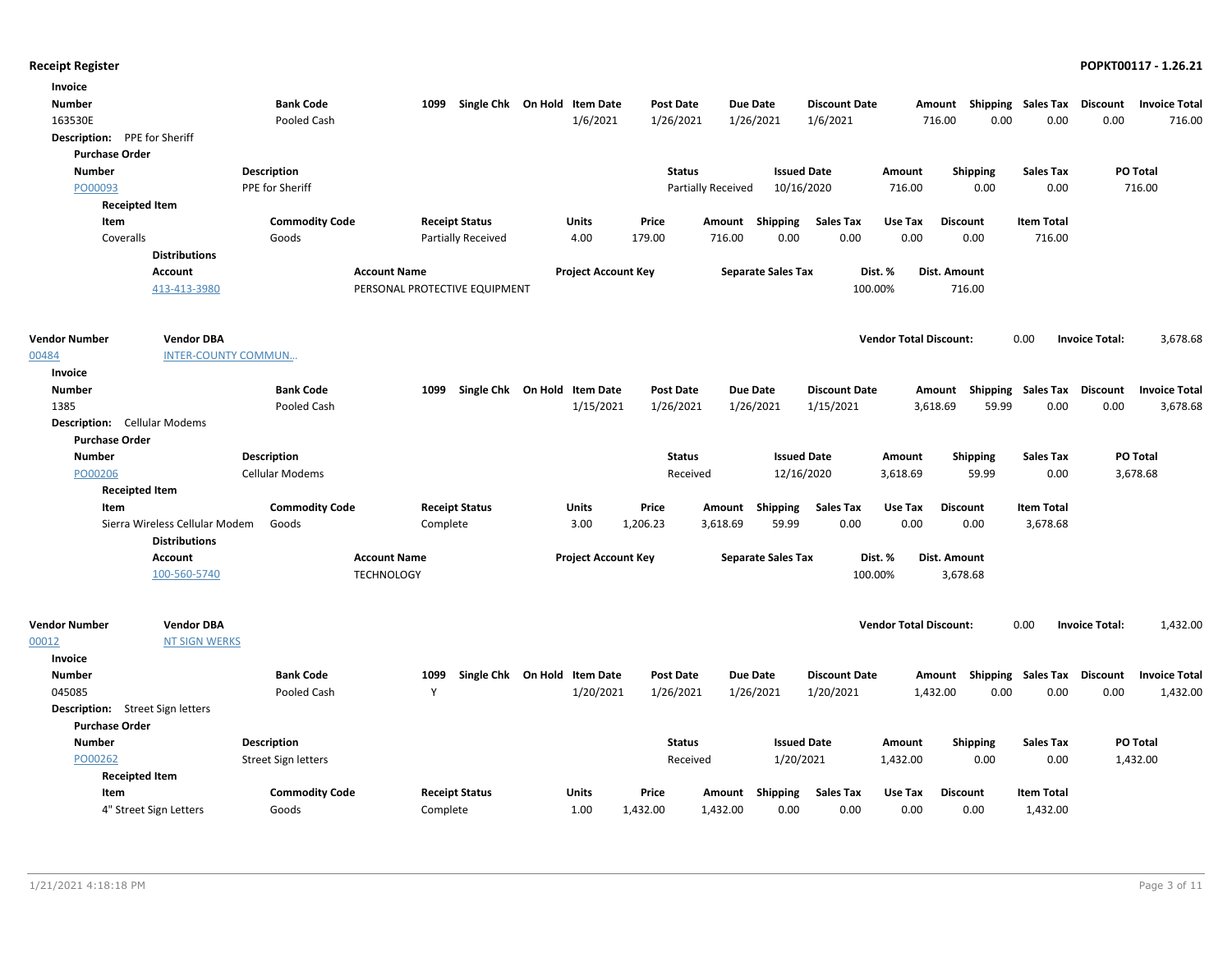|                                     | <b>Distributions</b>                                |                       |                     |                            |                              |                  |        |                           |                      |                               |                 |                                    |                       |                      |
|-------------------------------------|-----------------------------------------------------|-----------------------|---------------------|----------------------------|------------------------------|------------------|--------|---------------------------|----------------------|-------------------------------|-----------------|------------------------------------|-----------------------|----------------------|
|                                     | <b>Account</b>                                      |                       | <b>Account Name</b> |                            | <b>Project Account Key</b>   |                  |        | <b>Separate Sales Tax</b> |                      | Dist. %                       | Dist. Amount    |                                    |                       |                      |
|                                     | 220-622-3430                                        |                       |                     | R&B MAT. HARDWARE & LUMBER |                              |                  |        |                           |                      | 100.00%                       | 1,432.00        |                                    |                       |                      |
|                                     |                                                     |                       |                     |                            |                              |                  |        |                           |                      |                               |                 |                                    |                       |                      |
| <b>Vendor Number</b>                | <b>Vendor DBA</b>                                   |                       |                     |                            |                              |                  |        |                           |                      | <b>Vendor Total Discount:</b> |                 | 0.00                               | <b>Invoice Total:</b> | 764.72               |
| 00216                               | <b>OFFICE DEPOT</b>                                 |                       |                     |                            |                              |                  |        |                           |                      |                               |                 |                                    |                       |                      |
| Invoice                             |                                                     |                       |                     |                            |                              |                  |        |                           |                      |                               |                 |                                    |                       |                      |
| <b>Number</b>                       |                                                     | <b>Bank Code</b>      |                     | 1099                       | Single Chk On Hold Item Date | Post Date        |        | <b>Due Date</b>           | <b>Discount Date</b> |                               | Amount          | Shipping Sales Tax                 | Discount              | <b>Invoice Total</b> |
| 145411024001                        |                                                     | Pooled Cash           |                     |                            | 1/12/2021                    | 1/26/2021        |        | 1/26/2021                 | 1/12/2021            |                               | 34.99           | 0.00<br>0.00                       | 0.00                  | 34.99                |
| <b>Description:</b> Office Supplies |                                                     |                       |                     |                            |                              |                  |        |                           |                      |                               |                 |                                    |                       |                      |
| <b>Purchase Order</b>               |                                                     |                       |                     |                            |                              |                  |        |                           |                      |                               |                 |                                    |                       |                      |
| <b>Number</b>                       |                                                     | <b>Description</b>    |                     |                            |                              | <b>Status</b>    |        | <b>Issued Date</b>        |                      | Amount                        | <b>Shipping</b> | <b>Sales Tax</b>                   | PO Total              |                      |
| PO00241                             |                                                     | Office Supplies       |                     |                            |                              | Received         |        | 1/8/2021                  |                      | 34.99                         | 0.00            | 0.00                               |                       | 34.99                |
| <b>Receipted Item</b>               |                                                     |                       |                     |                            |                              |                  |        |                           |                      |                               |                 |                                    |                       |                      |
| Item                                |                                                     | <b>Commodity Code</b> |                     | <b>Receipt Status</b>      | Units                        | Price            |        | Amount Shipping           | <b>Sales Tax</b>     | Use Tax                       | <b>Discount</b> | <b>Item Total</b>                  |                       |                      |
|                                     | Wireless Keyboard and Mouse<br><b>Distributions</b> | Goods                 |                     | Complete                   | 1.00                         | 34.99            | 34.99  | 0.00                      | 0.00                 | 0.00                          | 0.00            | 34.99                              |                       |                      |
|                                     | <b>Account</b>                                      |                       | <b>Account Name</b> |                            | <b>Project Account Key</b>   |                  |        | <b>Separate Sales Tax</b> |                      | Dist. %                       | Dist. Amount    |                                    |                       |                      |
|                                     | 100-590-3100                                        |                       | OFFICE SUPPLIES     |                            |                              |                  |        |                           |                      | 100.00%                       | 34.99           |                                    |                       |                      |
|                                     |                                                     |                       |                     |                            |                              |                  |        |                           |                      |                               |                 |                                    |                       |                      |
| Invoice                             |                                                     |                       |                     |                            |                              |                  |        |                           |                      |                               |                 |                                    |                       |                      |
| <b>Number</b>                       |                                                     | <b>Bank Code</b>      |                     | 1099                       | Single Chk On Hold Item Date | <b>Post Date</b> |        | <b>Due Date</b>           | <b>Discount Date</b> |                               |                 | Amount Shipping Sales Tax Discount |                       | <b>Invoice Total</b> |
| 145419462001                        |                                                     | Pooled Cash           |                     |                            | 1/12/2021                    | 1/26/2021        |        | 1/26/2021                 | 1/12/2021            |                               | 36.13           | 0.00<br>0.00                       | 0.00                  | 36.13                |
| <b>Description:</b> Office Supplies |                                                     |                       |                     |                            |                              |                  |        |                           |                      |                               |                 |                                    |                       |                      |
| <b>Purchase Order</b>               |                                                     |                       |                     |                            |                              |                  |        |                           |                      |                               |                 |                                    |                       |                      |
| <b>Number</b>                       |                                                     | <b>Description</b>    |                     |                            |                              | <b>Status</b>    |        | <b>Issued Date</b>        |                      | Amount                        | <b>Shipping</b> | <b>Sales Tax</b>                   | <b>PO Total</b>       |                      |
| PO00241                             |                                                     | Office Supplies       |                     |                            |                              | Received         |        | 1/8/2021                  |                      | 36.13                         | 0.00            | 0.00                               |                       | 36.13                |
| <b>Receipted Item</b>               |                                                     |                       |                     |                            |                              |                  |        |                           |                      |                               |                 |                                    |                       |                      |
| Item                                |                                                     | <b>Commodity Code</b> |                     | <b>Receipt Status</b>      | Units                        | Price            | Amount | Shipping                  | <b>Sales Tax</b>     | Use Tax                       | <b>Discount</b> | <b>Item Total</b>                  |                       |                      |
| A-Z Tabs                            |                                                     | Goods                 |                     | Complete                   | 1.00                         | 6.29             | 6.29   | 0.00                      | 0.00                 | 0.00                          | 0.00            | 6.29                               |                       |                      |
|                                     | <b>Distributions</b>                                |                       |                     |                            |                              |                  |        |                           |                      |                               |                 |                                    |                       |                      |
|                                     | Account                                             |                       | <b>Account Name</b> |                            | <b>Project Account Key</b>   |                  |        | <b>Separate Sales Tax</b> |                      | Dist. %                       | Dist. Amount    |                                    |                       |                      |
|                                     | 100-590-3100                                        |                       | OFFICE SUPPLIES     |                            |                              |                  |        |                           |                      | 100.00%                       | 6.29            |                                    |                       |                      |
| <b>Receipted Item</b>               |                                                     |                       |                     |                            |                              |                  |        |                           |                      |                               |                 |                                    |                       |                      |
| Item                                |                                                     | <b>Commodity Code</b> |                     | <b>Receipt Status</b>      | Units                        | Price            |        | Amount Shipping           | <b>Sales Tax</b>     | Use Tax                       | <b>Discount</b> | <b>Item Total</b>                  |                       |                      |
| Envelopes                           |                                                     | Goods                 |                     | Complete                   | 1.00                         | 15.34            | 15.34  | 0.00                      | 0.00                 | 0.00                          | 0.00            | 15.34                              |                       |                      |
|                                     | <b>Distributions</b>                                |                       |                     |                            |                              |                  |        |                           |                      |                               |                 |                                    |                       |                      |
|                                     | <b>Account</b>                                      |                       | <b>Account Name</b> |                            | <b>Project Account Key</b>   |                  |        | <b>Separate Sales Tax</b> |                      | Dist. %                       | Dist. Amount    |                                    |                       |                      |
|                                     | 100-590-3100                                        |                       | OFFICE SUPPLIES     |                            |                              |                  |        |                           |                      | 100.00%                       | 15.34           |                                    |                       |                      |
| <b>Receipted Item</b>               |                                                     |                       |                     |                            |                              |                  |        |                           |                      |                               |                 |                                    |                       |                      |
| Item                                |                                                     | <b>Commodity Code</b> |                     | <b>Receipt Status</b>      | Units                        | Price            |        | Amount Shipping           | <b>Sales Tax</b>     | Use Tax                       | <b>Discount</b> | <b>Item Total</b>                  |                       |                      |
|                                     | Filing Folders - Legal                              | Goods                 |                     | Complete                   | 2.00                         | 7.25             | 14.50  | 0.00                      | 0.00                 | 0.00                          | 0.00            | 14.50                              |                       |                      |
|                                     | <b>Distributions</b>                                |                       |                     |                            |                              |                  |        |                           |                      |                               |                 |                                    |                       |                      |
|                                     | <b>Account</b>                                      |                       | <b>Account Name</b> |                            | <b>Project Account Key</b>   |                  |        | <b>Separate Sales Tax</b> |                      | Dist. %                       | Dist. Amount    |                                    |                       |                      |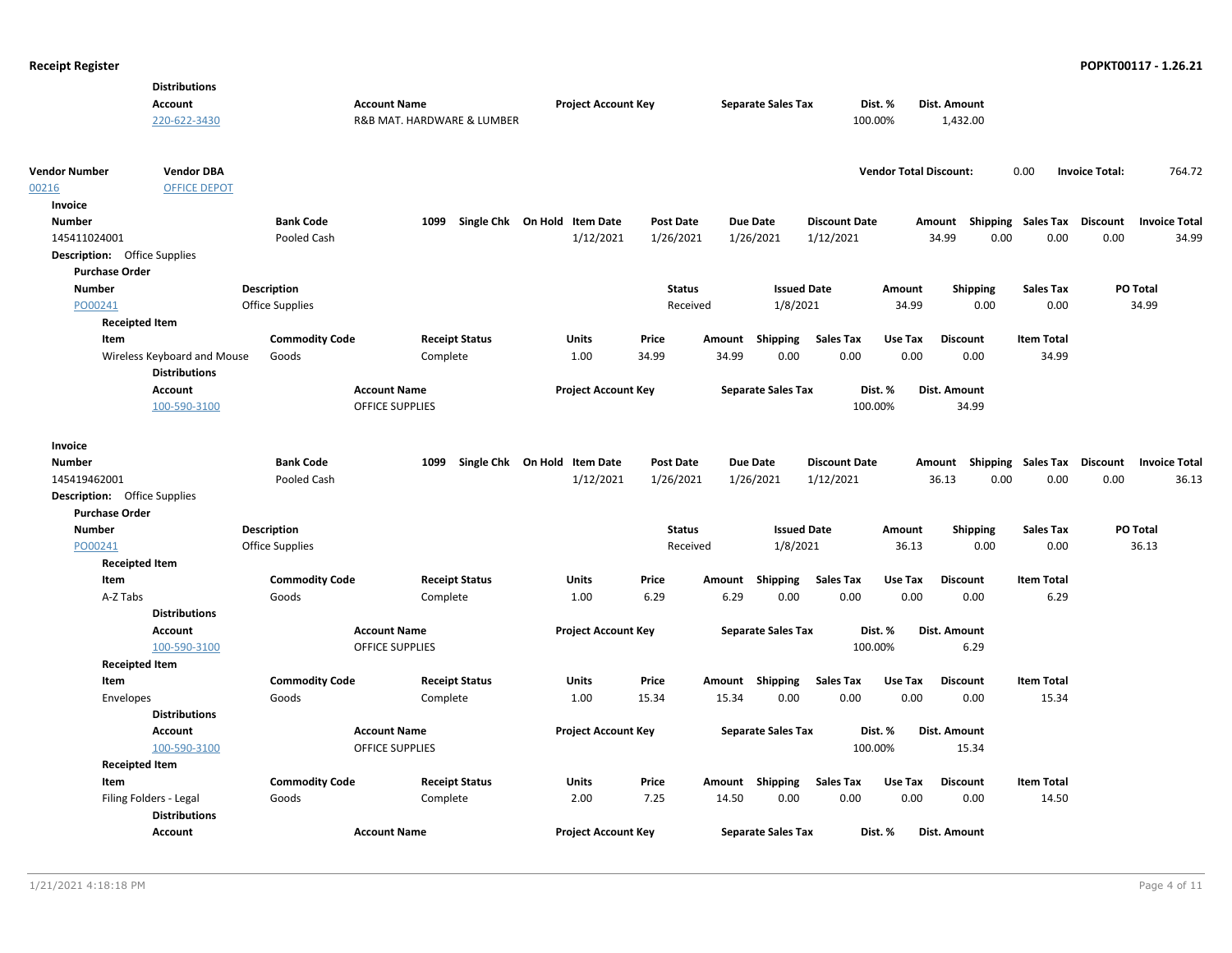```
Receipt Register POPKT00117 - 1.26.21
```

| 100-590-3100                                                 |                         | <b>OFFICE SUPPLIES</b>                        |                              |                            |                  |        |                           | 100.00%              |         | 14.50                |                           |                 |                      |
|--------------------------------------------------------------|-------------------------|-----------------------------------------------|------------------------------|----------------------------|------------------|--------|---------------------------|----------------------|---------|----------------------|---------------------------|-----------------|----------------------|
| Invoice                                                      |                         |                                               |                              |                            |                  |        |                           |                      |         |                      |                           |                 |                      |
| <b>Number</b>                                                | <b>Bank Code</b>        | 1099                                          | Single Chk On Hold Item Date |                            | Post Date        |        | <b>Due Date</b>           | <b>Discount Date</b> |         | Amount               | Shipping Sales Tax        | <b>Discount</b> | <b>Invoice Total</b> |
| 145419466001                                                 | Pooled Cash             |                                               |                              | 1/11/2021                  | 1/26/2021        |        | 1/26/2021                 | 1/11/2021            |         | 3.99                 | 0.00<br>0.00              | 0.00            | 3.99                 |
| <b>Description:</b> Office Supplies<br><b>Purchase Order</b> |                         |                                               |                              |                            |                  |        |                           |                      |         |                      |                           |                 |                      |
| <b>Number</b>                                                | Description             |                                               |                              |                            | <b>Status</b>    |        | <b>Issued Date</b>        |                      | Amount  | <b>Shipping</b>      | <b>Sales Tax</b>          |                 | PO Total             |
| PO00241                                                      | <b>Office Supplies</b>  |                                               |                              |                            | Received         |        | 1/8/2021                  |                      | 3.99    | 0.00                 | 0.00                      |                 | 3.99                 |
| <b>Receipted Item</b>                                        |                         |                                               |                              |                            |                  |        |                           |                      |         |                      |                           |                 |                      |
| Item                                                         | <b>Commodity Code</b>   | <b>Receipt Status</b>                         |                              | <b>Units</b>               | Price            | Amount | <b>Shipping</b>           | <b>Sales Tax</b>     | Use Tax | <b>Discount</b>      | <b>Item Total</b>         |                 |                      |
| Ink                                                          | Goods                   | Complete                                      |                              | 1.00                       | 3.99             | 3.99   | 0.00                      | 0.00                 | 0.00    | 0.00                 | 3.99                      |                 |                      |
| <b>Distributions</b>                                         |                         |                                               |                              |                            |                  |        |                           |                      |         |                      |                           |                 |                      |
| Account<br>100-590-3100                                      |                         | <b>Account Name</b><br><b>OFFICE SUPPLIES</b> |                              | <b>Project Account Key</b> |                  |        | <b>Separate Sales Tax</b> | 100.00%              | Dist. % | Dist. Amount<br>3.99 |                           |                 |                      |
| Invoice                                                      |                         |                                               |                              |                            |                  |        |                           |                      |         |                      |                           |                 |                      |
| Number                                                       | <b>Bank Code</b>        | 1099                                          | Single Chk On Hold Item Date |                            | <b>Post Date</b> |        | <b>Due Date</b>           | <b>Discount Date</b> |         | Amount               | <b>Shipping Sales Tax</b> | Discount        | <b>Invoice Total</b> |
| 149326026001                                                 | Pooled Cash             |                                               |                              | 1/8/2021                   | 1/26/2021        |        | 1/26/2021                 | 1/8/2021             |         | 170.43               | 0.00<br>0.00              | 0.00            | 170.43               |
| <b>Description:</b> Office Supplies                          |                         |                                               |                              |                            |                  |        |                           |                      |         |                      |                           |                 |                      |
| <b>Purchase Order</b>                                        |                         |                                               |                              |                            |                  |        |                           |                      |         |                      |                           |                 |                      |
| <b>Number</b>                                                | Description             |                                               |                              |                            | <b>Status</b>    |        | <b>Issued Date</b>        |                      | Amount  | <b>Shipping</b>      | <b>Sales Tax</b>          |                 | <b>PO Total</b>      |
| PO00229                                                      | <b>Calendar Refills</b> |                                               |                              |                            | Received         |        | 1/4/2021                  |                      | 31.96   | 0.00                 | 0.00                      |                 | 31.96                |
| <b>Receipted Item</b>                                        |                         |                                               |                              |                            |                  |        |                           |                      |         |                      |                           |                 |                      |
| Item                                                         | <b>Commodity Code</b>   |                                               | <b>Receipt Status</b>        | Units                      | Price            | Amount | <b>Shipping</b>           | <b>Sales Tax</b>     | Use Tax | <b>Discount</b>      | <b>Item Total</b>         |                 |                      |
| Calendar Refills                                             | Goods                   | Complete                                      |                              | 4.00                       | 7.99             | 31.96  | 0.00                      | 0.00                 | 0.00    | 0.00                 | 31.96                     |                 |                      |
| <b>Distributions</b>                                         |                         |                                               |                              |                            |                  |        |                           |                      |         |                      |                           |                 |                      |
| <b>Account</b>                                               |                         | <b>Account Name</b>                           |                              | <b>Project Account Key</b> |                  |        | <b>Separate Sales Tax</b> |                      | Dist. % | Dist. Amount         |                           |                 |                      |
| 100-499-3100                                                 |                         | <b>OFFICE SUPPLIES</b>                        |                              |                            |                  |        |                           | 100.00%              |         | 31.96                |                           |                 |                      |
| <b>Purchase Order</b>                                        |                         |                                               |                              |                            |                  |        |                           |                      |         |                      |                           |                 |                      |
| <b>Number</b>                                                | <b>Description</b>      |                                               |                              |                            | <b>Status</b>    |        | <b>Issued Date</b>        |                      | Amount  | <b>Shipping</b>      | <b>Sales Tax</b>          |                 | PO Total             |
| PO00236                                                      | Office Supplies         |                                               |                              |                            | Received         |        | 1/7/2021                  |                      | 138.47  | 0.00                 | 0.00                      |                 | 138.47               |
| <b>Receipted Item</b>                                        |                         |                                               |                              |                            |                  |        |                           |                      |         |                      |                           |                 |                      |
| Item                                                         | <b>Commodity Code</b>   |                                               | <b>Receipt Status</b>        | Units                      | Price            | Amount | <b>Shipping</b>           | <b>Sales Tax</b>     | Use Tax | <b>Discount</b>      | <b>Item Total</b>         |                 |                      |
| Copier Paper                                                 | Goods                   | Complete                                      |                              | 4.00                       | 29.99            | 119.96 | 0.00                      | 0.00                 | 0.00    | 0.00                 | 119.96                    |                 |                      |
| <b>Distributions</b>                                         |                         |                                               |                              |                            |                  |        |                           |                      |         |                      |                           |                 |                      |
| <b>Account</b>                                               |                         | <b>Account Name</b>                           |                              | <b>Project Account Key</b> |                  |        | <b>Separate Sales Tax</b> |                      | Dist. % | Dist. Amount         |                           |                 |                      |
| 100-510-3100                                                 |                         | <b>OFFICE SUPPLIES</b>                        |                              |                            |                  |        |                           | 100.00%              |         | 119.96               |                           |                 |                      |
| <b>Receipted Item</b>                                        |                         |                                               |                              |                            |                  |        |                           |                      |         |                      |                           |                 |                      |
| Item                                                         | <b>Commodity Code</b>   | <b>Receipt Status</b>                         |                              | <b>Units</b>               | Price            | Amount | Shipping                  | <b>Sales Tax</b>     | Use Tax | <b>Discount</b>      | <b>Item Total</b>         |                 |                      |
| File Folders                                                 | Goods                   | Complete                                      |                              | 3.00                       | 4.90             | 14.70  | 0.00                      | 0.00                 | 0.00    | 0.00                 | 14.70                     |                 |                      |
| <b>Distributions</b>                                         |                         |                                               |                              |                            |                  |        |                           |                      |         |                      |                           |                 |                      |
| <b>Account</b>                                               |                         | <b>Account Name</b>                           |                              | <b>Project Account Key</b> |                  |        | <b>Separate Sales Tax</b> |                      | Dist. % | Dist. Amount         |                           |                 |                      |
| 100-510-3100                                                 |                         | <b>OFFICE SUPPLIES</b>                        |                              |                            |                  |        |                           | 100.00%              |         | 14.70                |                           |                 |                      |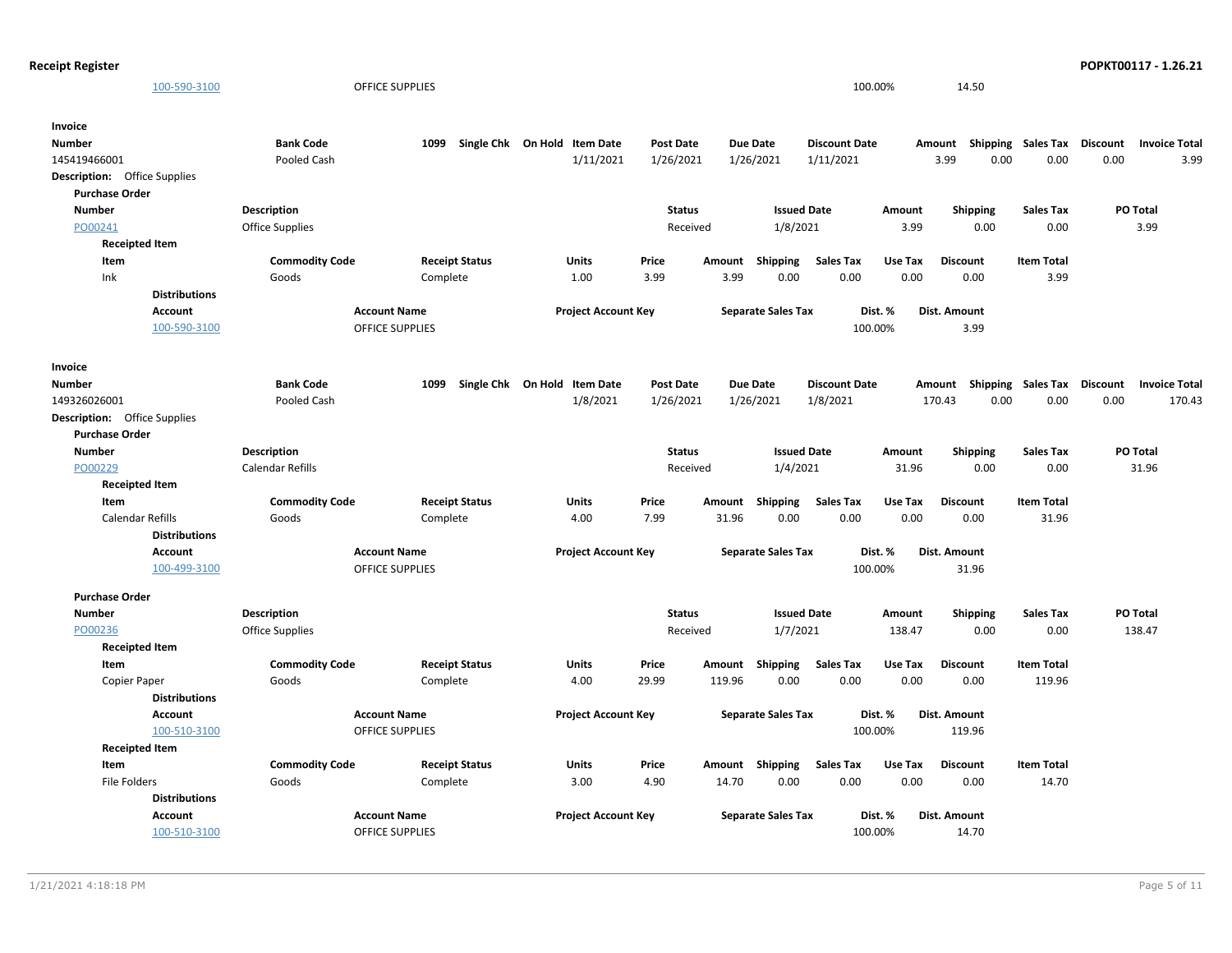| <b>Receipted Item</b>               |                       |                        |                                           |                               |                              |                           |                      |         |                           |                                   |                                         |
|-------------------------------------|-----------------------|------------------------|-------------------------------------------|-------------------------------|------------------------------|---------------------------|----------------------|---------|---------------------------|-----------------------------------|-----------------------------------------|
| Item                                | <b>Commodity Code</b> | <b>Receipt Status</b>  | <b>Units</b>                              | Price                         | Amount                       | Shipping                  | <b>Sales Tax</b>     | Use Tax | <b>Discount</b>           | <b>Item Total</b>                 |                                         |
| <b>Medium Clips</b>                 | Goods                 | Complete               | 1.00                                      | 3.81                          | 3.81                         | 0.00                      | 0.00                 | 0.00    | 0.00                      | 3.81                              |                                         |
| <b>Distributions</b>                |                       |                        |                                           |                               |                              |                           |                      |         |                           |                                   |                                         |
| <b>Account</b>                      | <b>Account Name</b>   |                        | <b>Project Account Key</b>                |                               |                              | <b>Separate Sales Tax</b> |                      | Dist. % | Dist. Amount              |                                   |                                         |
| 100-510-3100                        |                       | <b>OFFICE SUPPLIES</b> |                                           |                               |                              |                           |                      | 100.00% | 3.81                      |                                   |                                         |
| Invoice                             |                       |                        |                                           |                               |                              |                           |                      |         |                           |                                   |                                         |
| <b>Number</b>                       | <b>Bank Code</b>      | 1099                   | Single Chk On Hold Item Date              | <b>Post Date</b>              | <b>Due Date</b>              |                           | <b>Discount Date</b> |         | Amount Shipping Sales Tax |                                   | Discount<br><b>Invoice Total</b>        |
| 149331435001                        | Pooled Cash           |                        | 1/8/2021                                  | 1/26/2021                     | 1/26/2021                    |                           | 1/8/2021             |         | 0.00<br>234.99            | 0.00                              | 0.00<br>234.99                          |
| <b>Description:</b> Office Supplies |                       |                        |                                           |                               |                              |                           |                      |         |                           |                                   |                                         |
| <b>Purchase Order</b>               |                       |                        |                                           |                               |                              |                           |                      |         |                           |                                   |                                         |
| <b>Number</b>                       | <b>Description</b>    |                        |                                           | <b>Status</b>                 |                              | <b>Issued Date</b>        |                      | Amount  | <b>Shipping</b>           | <b>Sales Tax</b>                  | PO Total                                |
| PO00236                             | Office Supplies       |                        |                                           | Received                      |                              | 1/7/2021                  |                      | 234.99  | 0.00                      | 0.00                              | 234.99                                  |
| <b>Receipted Item</b>               |                       |                        |                                           |                               |                              |                           |                      |         |                           |                                   |                                         |
| Item                                | <b>Commodity Code</b> | <b>Receipt Status</b>  | Units                                     | Price                         | Amount                       | Shipping                  | <b>Sales Tax</b>     | Use Tax | <b>Discount</b>           | <b>Item Total</b>                 |                                         |
| Toner - Sherry                      | Goods                 | Complete               | 1.00                                      | 234.99                        | 234.99                       | 0.00                      | 0.00                 | 0.00    | 0.00                      | 234.99                            |                                         |
| <b>Distributions</b>                |                       |                        |                                           |                               |                              |                           |                      |         |                           |                                   |                                         |
| <b>Account</b>                      | <b>Account Name</b>   |                        | <b>Project Account Key</b>                |                               |                              | <b>Separate Sales Tax</b> |                      | Dist. % | Dist. Amount              |                                   |                                         |
| 100-510-3100                        |                       | <b>OFFICE SUPPLIES</b> |                                           |                               |                              |                           |                      | 100.00% | 234.99                    |                                   |                                         |
| Invoice                             |                       |                        |                                           |                               |                              |                           |                      |         |                           |                                   |                                         |
| <b>Number</b>                       | <b>Bank Code</b>      | 1099                   | Single Chk On Hold Item Date              | <b>Post Date</b>              | <b>Due Date</b>              |                           | <b>Discount Date</b> |         | Amount<br>Shipping        | <b>Sales Tax</b>                  | <b>Discount</b><br><b>Invoice Total</b> |
| 149448717001                        | Pooled Cash           |                        | 1/14/2021                                 | 1/26/2021                     | 1/26/2021                    |                           | 1/14/2021            |         | 30.99<br>0.00             | 0.00                              | 0.00<br>30.99                           |
| <b>Description:</b> Tax Forms       |                       |                        |                                           |                               |                              |                           |                      |         |                           |                                   |                                         |
| <b>Purchase Order</b>               |                       |                        |                                           |                               |                              |                           |                      |         |                           |                                   |                                         |
| <b>Number</b>                       | Description           |                        |                                           | <b>Status</b>                 |                              | <b>Issued Date</b>        |                      | Amount  | Shipping                  | <b>Sales Tax</b>                  | PO Total                                |
| PO00246                             | Tax Forms             |                        |                                           |                               | Partially Received           | 1/13/2021                 |                      | 30.99   | 0.00                      | 0.00                              | 30.99                                   |
| <b>Receipted Item</b>               |                       |                        |                                           |                               |                              |                           |                      |         |                           |                                   |                                         |
| Item                                | <b>Commodity Code</b> | <b>Receipt Status</b>  | <b>Units</b>                              | Price                         | Amount                       | Shipping                  | <b>Sales Tax</b>     | Use Tax | <b>Discount</b>           | <b>Item Total</b>                 |                                         |
| 1099 NEC                            | Goods                 | Complete               | 1.00                                      | 30.99                         | 30.99                        | 0.00                      | 0.00                 | 0.00    | 0.00                      | 30.99                             |                                         |
| <b>Distributions</b>                |                       |                        |                                           |                               |                              |                           |                      |         |                           |                                   |                                         |
| <b>Account</b>                      | <b>Account Name</b>   |                        | <b>Project Account Key</b>                |                               |                              | <b>Separate Sales Tax</b> |                      | Dist. % | Dist. Amount              |                                   |                                         |
| 100-510-3100                        |                       | <b>OFFICE SUPPLIES</b> |                                           |                               |                              |                           |                      | 100.00% | 30.99                     |                                   |                                         |
|                                     |                       |                        |                                           |                               |                              |                           |                      |         |                           |                                   |                                         |
| Invoice                             | <b>Bank Code</b>      |                        |                                           |                               |                              |                           | <b>Discount Date</b> |         |                           |                                   | <b>Invoice Total</b>                    |
| <b>Number</b><br>149448719001       | Pooled Cash           | 1099                   | Single Chk On Hold Item Date<br>1/14/2021 | <b>Post Date</b><br>1/26/2021 | <b>Due Date</b><br>1/26/2021 |                           | 1/14/2021            |         | Amount<br>2.88<br>0.00    | <b>Shipping Sales Tax</b><br>0.00 | <b>Discount</b><br>0.00<br>2.88         |
| <b>Description:</b> Tax Forms       |                       |                        |                                           |                               |                              |                           |                      |         |                           |                                   |                                         |
| <b>Purchase Order</b>               |                       |                        |                                           |                               |                              |                           |                      |         |                           |                                   |                                         |
| <b>Number</b>                       | <b>Description</b>    |                        |                                           | <b>Status</b>                 |                              | <b>Issued Date</b>        |                      | Amount  | <b>Shipping</b>           | <b>Sales Tax</b>                  | PO Total                                |
| PO00246                             | Tax Forms             |                        |                                           |                               | Partially Received           | 1/13/2021                 |                      | 2.88    | 0.00                      | 0.00                              | 2.88                                    |
|                                     |                       |                        |                                           |                               |                              |                           |                      |         |                           |                                   |                                         |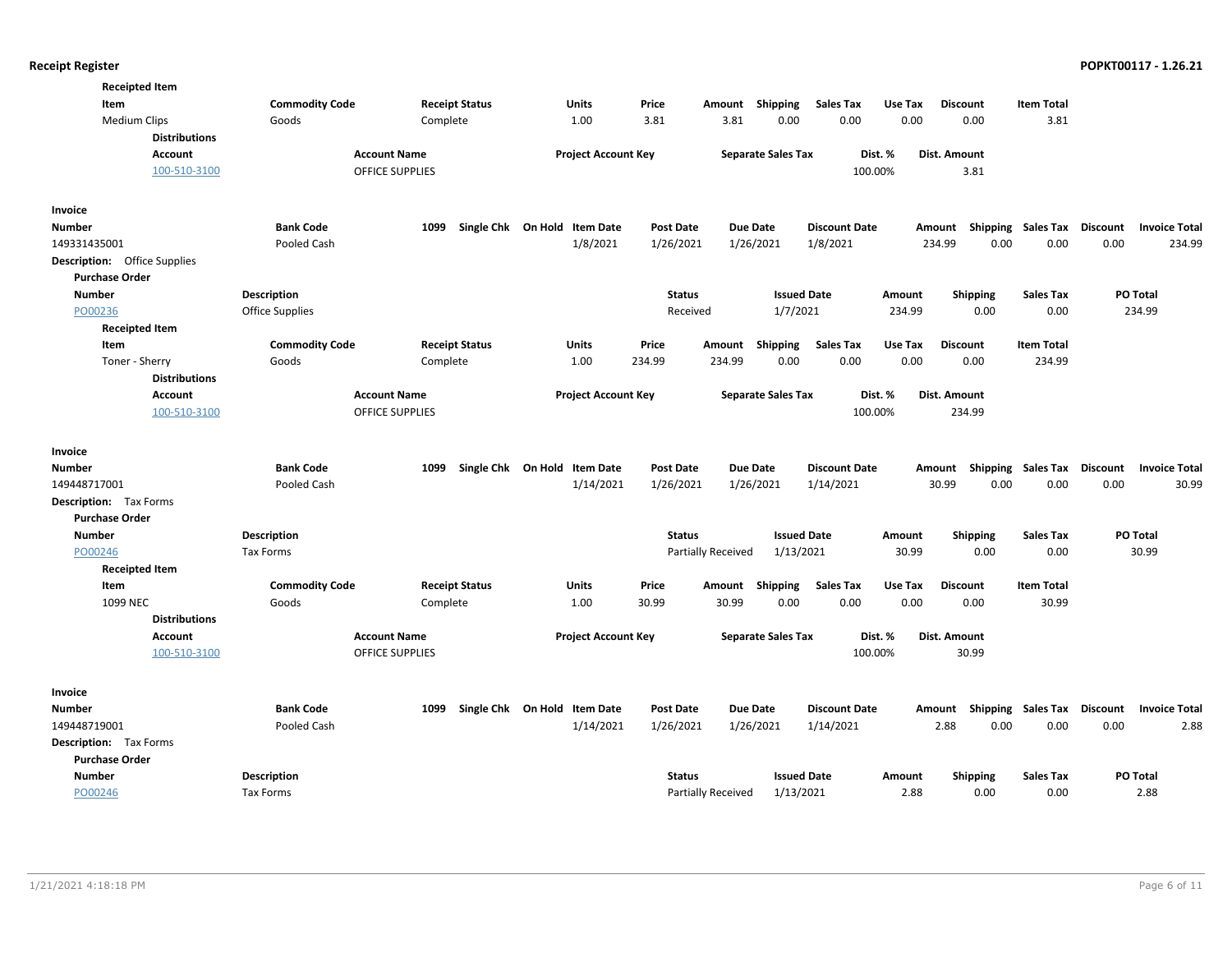| <b>Commodity Code</b><br><b>Receipt Status</b><br>Item<br><b>Units</b><br>Price<br><b>Shipping</b><br><b>Sales Tax</b><br>Use Tax<br><b>Discount</b><br><b>Item Total</b><br>Amount<br>0.00<br><b>Rubber Bands</b><br>Goods<br>1.00<br>2.88<br>0.00<br>0.00<br>0.00<br>2.88<br>Complete<br>2.88<br><b>Distributions</b><br><b>Account Name</b><br><b>Separate Sales Tax</b><br><b>Account</b><br><b>Project Account Key</b><br>Dist. %<br>Dist. Amount<br>100-510-3100<br><b>OFFICE SUPPLIES</b><br>100.00%<br>2.88<br>Invoice<br><b>Bank Code</b><br>Single Chk On Hold Item Date<br>Amount Shipping Sales Tax Discount<br><b>Number</b><br>1099<br><b>Post Date</b><br><b>Due Date</b><br><b>Discount Date</b><br><b>Invoice Total</b><br>149453443001<br>Pooled Cash<br>1/14/2021<br>1/26/2021<br>1/26/2021<br>1/14/2021<br>67.98<br>0.00<br>0.00<br>0.00<br>67.98<br><b>Description:</b> Ink Toners<br><b>Purchase Order</b><br>Description<br><b>Issued Date</b><br>PO Total<br><b>Number</b><br><b>Status</b><br>Amount<br><b>Shipping</b><br><b>Sales Tax</b><br>PO00245<br><b>Ink Toners</b><br>Received<br>1/13/2021<br>67.98<br>0.00<br>0.00<br>67.98<br><b>Receipted Item</b><br><b>Commodity Code</b><br><b>Receipt Status</b><br>Units<br>Price<br>Shipping<br><b>Sales Tax</b><br>Use Tax<br><b>Discount</b><br><b>Item Total</b><br>Item<br>Amount<br>0.00<br>0.00<br>0.00<br>67.98<br>Epson Ink Toner<br>Complete<br>2.00<br>33.99<br>67.98<br>0.00<br>Goods<br><b>Distributions</b><br><b>Account Name</b><br><b>Project Account Key</b><br><b>Separate Sales Tax</b><br>Dist. %<br><b>Account</b><br>Dist. Amount<br><b>OFFICE SUPPLIES</b><br>100.00%<br>67.98<br>100-455-3100<br>Invoice<br><b>Bank Code</b><br>Single Chk On Hold Item Date<br><b>Discount Date</b><br><b>Sales Tax</b><br><b>Discount</b><br><b>Number</b><br>1099<br><b>Post Date</b><br><b>Due Date</b><br>Shipping<br><b>Invoice Total</b><br>Amount<br>0.00<br>149456996001<br>Pooled Cash<br>1/14/2021<br>1/26/2021<br>1/26/2021<br>1/14/2021<br>105.99<br>0.00<br>0.00<br>105.99<br>Description: Toner<br><b>Purchase Order</b><br><b>Number</b><br><b>Description</b><br><b>Status</b><br><b>Issued Date</b><br><b>Shipping</b><br><b>Sales Tax</b><br>PO Total<br>Amount | <b>Receipted Item</b> |  |  |  |  |  |  |
|------------------------------------------------------------------------------------------------------------------------------------------------------------------------------------------------------------------------------------------------------------------------------------------------------------------------------------------------------------------------------------------------------------------------------------------------------------------------------------------------------------------------------------------------------------------------------------------------------------------------------------------------------------------------------------------------------------------------------------------------------------------------------------------------------------------------------------------------------------------------------------------------------------------------------------------------------------------------------------------------------------------------------------------------------------------------------------------------------------------------------------------------------------------------------------------------------------------------------------------------------------------------------------------------------------------------------------------------------------------------------------------------------------------------------------------------------------------------------------------------------------------------------------------------------------------------------------------------------------------------------------------------------------------------------------------------------------------------------------------------------------------------------------------------------------------------------------------------------------------------------------------------------------------------------------------------------------------------------------------------------------------------------------------------------------------------------------------------------------------------------------------------------------------------------------------------------------------------------------------------------------------------|-----------------------|--|--|--|--|--|--|
|                                                                                                                                                                                                                                                                                                                                                                                                                                                                                                                                                                                                                                                                                                                                                                                                                                                                                                                                                                                                                                                                                                                                                                                                                                                                                                                                                                                                                                                                                                                                                                                                                                                                                                                                                                                                                                                                                                                                                                                                                                                                                                                                                                                                                                                                        |                       |  |  |  |  |  |  |
|                                                                                                                                                                                                                                                                                                                                                                                                                                                                                                                                                                                                                                                                                                                                                                                                                                                                                                                                                                                                                                                                                                                                                                                                                                                                                                                                                                                                                                                                                                                                                                                                                                                                                                                                                                                                                                                                                                                                                                                                                                                                                                                                                                                                                                                                        |                       |  |  |  |  |  |  |
|                                                                                                                                                                                                                                                                                                                                                                                                                                                                                                                                                                                                                                                                                                                                                                                                                                                                                                                                                                                                                                                                                                                                                                                                                                                                                                                                                                                                                                                                                                                                                                                                                                                                                                                                                                                                                                                                                                                                                                                                                                                                                                                                                                                                                                                                        |                       |  |  |  |  |  |  |
|                                                                                                                                                                                                                                                                                                                                                                                                                                                                                                                                                                                                                                                                                                                                                                                                                                                                                                                                                                                                                                                                                                                                                                                                                                                                                                                                                                                                                                                                                                                                                                                                                                                                                                                                                                                                                                                                                                                                                                                                                                                                                                                                                                                                                                                                        |                       |  |  |  |  |  |  |
|                                                                                                                                                                                                                                                                                                                                                                                                                                                                                                                                                                                                                                                                                                                                                                                                                                                                                                                                                                                                                                                                                                                                                                                                                                                                                                                                                                                                                                                                                                                                                                                                                                                                                                                                                                                                                                                                                                                                                                                                                                                                                                                                                                                                                                                                        |                       |  |  |  |  |  |  |
|                                                                                                                                                                                                                                                                                                                                                                                                                                                                                                                                                                                                                                                                                                                                                                                                                                                                                                                                                                                                                                                                                                                                                                                                                                                                                                                                                                                                                                                                                                                                                                                                                                                                                                                                                                                                                                                                                                                                                                                                                                                                                                                                                                                                                                                                        |                       |  |  |  |  |  |  |
|                                                                                                                                                                                                                                                                                                                                                                                                                                                                                                                                                                                                                                                                                                                                                                                                                                                                                                                                                                                                                                                                                                                                                                                                                                                                                                                                                                                                                                                                                                                                                                                                                                                                                                                                                                                                                                                                                                                                                                                                                                                                                                                                                                                                                                                                        |                       |  |  |  |  |  |  |
|                                                                                                                                                                                                                                                                                                                                                                                                                                                                                                                                                                                                                                                                                                                                                                                                                                                                                                                                                                                                                                                                                                                                                                                                                                                                                                                                                                                                                                                                                                                                                                                                                                                                                                                                                                                                                                                                                                                                                                                                                                                                                                                                                                                                                                                                        |                       |  |  |  |  |  |  |
|                                                                                                                                                                                                                                                                                                                                                                                                                                                                                                                                                                                                                                                                                                                                                                                                                                                                                                                                                                                                                                                                                                                                                                                                                                                                                                                                                                                                                                                                                                                                                                                                                                                                                                                                                                                                                                                                                                                                                                                                                                                                                                                                                                                                                                                                        |                       |  |  |  |  |  |  |
|                                                                                                                                                                                                                                                                                                                                                                                                                                                                                                                                                                                                                                                                                                                                                                                                                                                                                                                                                                                                                                                                                                                                                                                                                                                                                                                                                                                                                                                                                                                                                                                                                                                                                                                                                                                                                                                                                                                                                                                                                                                                                                                                                                                                                                                                        |                       |  |  |  |  |  |  |
|                                                                                                                                                                                                                                                                                                                                                                                                                                                                                                                                                                                                                                                                                                                                                                                                                                                                                                                                                                                                                                                                                                                                                                                                                                                                                                                                                                                                                                                                                                                                                                                                                                                                                                                                                                                                                                                                                                                                                                                                                                                                                                                                                                                                                                                                        |                       |  |  |  |  |  |  |
|                                                                                                                                                                                                                                                                                                                                                                                                                                                                                                                                                                                                                                                                                                                                                                                                                                                                                                                                                                                                                                                                                                                                                                                                                                                                                                                                                                                                                                                                                                                                                                                                                                                                                                                                                                                                                                                                                                                                                                                                                                                                                                                                                                                                                                                                        |                       |  |  |  |  |  |  |
|                                                                                                                                                                                                                                                                                                                                                                                                                                                                                                                                                                                                                                                                                                                                                                                                                                                                                                                                                                                                                                                                                                                                                                                                                                                                                                                                                                                                                                                                                                                                                                                                                                                                                                                                                                                                                                                                                                                                                                                                                                                                                                                                                                                                                                                                        |                       |  |  |  |  |  |  |
|                                                                                                                                                                                                                                                                                                                                                                                                                                                                                                                                                                                                                                                                                                                                                                                                                                                                                                                                                                                                                                                                                                                                                                                                                                                                                                                                                                                                                                                                                                                                                                                                                                                                                                                                                                                                                                                                                                                                                                                                                                                                                                                                                                                                                                                                        |                       |  |  |  |  |  |  |
|                                                                                                                                                                                                                                                                                                                                                                                                                                                                                                                                                                                                                                                                                                                                                                                                                                                                                                                                                                                                                                                                                                                                                                                                                                                                                                                                                                                                                                                                                                                                                                                                                                                                                                                                                                                                                                                                                                                                                                                                                                                                                                                                                                                                                                                                        |                       |  |  |  |  |  |  |
|                                                                                                                                                                                                                                                                                                                                                                                                                                                                                                                                                                                                                                                                                                                                                                                                                                                                                                                                                                                                                                                                                                                                                                                                                                                                                                                                                                                                                                                                                                                                                                                                                                                                                                                                                                                                                                                                                                                                                                                                                                                                                                                                                                                                                                                                        |                       |  |  |  |  |  |  |
|                                                                                                                                                                                                                                                                                                                                                                                                                                                                                                                                                                                                                                                                                                                                                                                                                                                                                                                                                                                                                                                                                                                                                                                                                                                                                                                                                                                                                                                                                                                                                                                                                                                                                                                                                                                                                                                                                                                                                                                                                                                                                                                                                                                                                                                                        |                       |  |  |  |  |  |  |
|                                                                                                                                                                                                                                                                                                                                                                                                                                                                                                                                                                                                                                                                                                                                                                                                                                                                                                                                                                                                                                                                                                                                                                                                                                                                                                                                                                                                                                                                                                                                                                                                                                                                                                                                                                                                                                                                                                                                                                                                                                                                                                                                                                                                                                                                        |                       |  |  |  |  |  |  |
|                                                                                                                                                                                                                                                                                                                                                                                                                                                                                                                                                                                                                                                                                                                                                                                                                                                                                                                                                                                                                                                                                                                                                                                                                                                                                                                                                                                                                                                                                                                                                                                                                                                                                                                                                                                                                                                                                                                                                                                                                                                                                                                                                                                                                                                                        |                       |  |  |  |  |  |  |
|                                                                                                                                                                                                                                                                                                                                                                                                                                                                                                                                                                                                                                                                                                                                                                                                                                                                                                                                                                                                                                                                                                                                                                                                                                                                                                                                                                                                                                                                                                                                                                                                                                                                                                                                                                                                                                                                                                                                                                                                                                                                                                                                                                                                                                                                        |                       |  |  |  |  |  |  |
|                                                                                                                                                                                                                                                                                                                                                                                                                                                                                                                                                                                                                                                                                                                                                                                                                                                                                                                                                                                                                                                                                                                                                                                                                                                                                                                                                                                                                                                                                                                                                                                                                                                                                                                                                                                                                                                                                                                                                                                                                                                                                                                                                                                                                                                                        |                       |  |  |  |  |  |  |
|                                                                                                                                                                                                                                                                                                                                                                                                                                                                                                                                                                                                                                                                                                                                                                                                                                                                                                                                                                                                                                                                                                                                                                                                                                                                                                                                                                                                                                                                                                                                                                                                                                                                                                                                                                                                                                                                                                                                                                                                                                                                                                                                                                                                                                                                        |                       |  |  |  |  |  |  |
|                                                                                                                                                                                                                                                                                                                                                                                                                                                                                                                                                                                                                                                                                                                                                                                                                                                                                                                                                                                                                                                                                                                                                                                                                                                                                                                                                                                                                                                                                                                                                                                                                                                                                                                                                                                                                                                                                                                                                                                                                                                                                                                                                                                                                                                                        |                       |  |  |  |  |  |  |
|                                                                                                                                                                                                                                                                                                                                                                                                                                                                                                                                                                                                                                                                                                                                                                                                                                                                                                                                                                                                                                                                                                                                                                                                                                                                                                                                                                                                                                                                                                                                                                                                                                                                                                                                                                                                                                                                                                                                                                                                                                                                                                                                                                                                                                                                        |                       |  |  |  |  |  |  |
|                                                                                                                                                                                                                                                                                                                                                                                                                                                                                                                                                                                                                                                                                                                                                                                                                                                                                                                                                                                                                                                                                                                                                                                                                                                                                                                                                                                                                                                                                                                                                                                                                                                                                                                                                                                                                                                                                                                                                                                                                                                                                                                                                                                                                                                                        |                       |  |  |  |  |  |  |
|                                                                                                                                                                                                                                                                                                                                                                                                                                                                                                                                                                                                                                                                                                                                                                                                                                                                                                                                                                                                                                                                                                                                                                                                                                                                                                                                                                                                                                                                                                                                                                                                                                                                                                                                                                                                                                                                                                                                                                                                                                                                                                                                                                                                                                                                        |                       |  |  |  |  |  |  |
| 1/13/2021<br>0.00<br>105.99<br>PO00242<br>Toner<br>Received<br>105.99<br>0.00                                                                                                                                                                                                                                                                                                                                                                                                                                                                                                                                                                                                                                                                                                                                                                                                                                                                                                                                                                                                                                                                                                                                                                                                                                                                                                                                                                                                                                                                                                                                                                                                                                                                                                                                                                                                                                                                                                                                                                                                                                                                                                                                                                                          |                       |  |  |  |  |  |  |
| <b>Receipted Item</b>                                                                                                                                                                                                                                                                                                                                                                                                                                                                                                                                                                                                                                                                                                                                                                                                                                                                                                                                                                                                                                                                                                                                                                                                                                                                                                                                                                                                                                                                                                                                                                                                                                                                                                                                                                                                                                                                                                                                                                                                                                                                                                                                                                                                                                                  |                       |  |  |  |  |  |  |
| Item<br><b>Commodity Code</b><br><b>Receipt Status</b><br>Price<br>Shipping<br><b>Sales Tax</b><br>Use Tax<br><b>Item Total</b><br>Units<br>Amount<br><b>Discount</b>                                                                                                                                                                                                                                                                                                                                                                                                                                                                                                                                                                                                                                                                                                                                                                                                                                                                                                                                                                                                                                                                                                                                                                                                                                                                                                                                                                                                                                                                                                                                                                                                                                                                                                                                                                                                                                                                                                                                                                                                                                                                                                  |                       |  |  |  |  |  |  |
| 105.99<br><b>Toner Cartridge 58A</b><br>Goods<br>1.00<br>105.99<br>105.99<br>0.00<br>0.00<br>0.00<br>0.00<br>Complete                                                                                                                                                                                                                                                                                                                                                                                                                                                                                                                                                                                                                                                                                                                                                                                                                                                                                                                                                                                                                                                                                                                                                                                                                                                                                                                                                                                                                                                                                                                                                                                                                                                                                                                                                                                                                                                                                                                                                                                                                                                                                                                                                  |                       |  |  |  |  |  |  |
| <b>Distributions</b>                                                                                                                                                                                                                                                                                                                                                                                                                                                                                                                                                                                                                                                                                                                                                                                                                                                                                                                                                                                                                                                                                                                                                                                                                                                                                                                                                                                                                                                                                                                                                                                                                                                                                                                                                                                                                                                                                                                                                                                                                                                                                                                                                                                                                                                   |                       |  |  |  |  |  |  |
| Account<br><b>Account Name</b><br><b>Project Account Key</b><br><b>Separate Sales Tax</b><br>Dist. %<br>Dist. Amount                                                                                                                                                                                                                                                                                                                                                                                                                                                                                                                                                                                                                                                                                                                                                                                                                                                                                                                                                                                                                                                                                                                                                                                                                                                                                                                                                                                                                                                                                                                                                                                                                                                                                                                                                                                                                                                                                                                                                                                                                                                                                                                                                   |                       |  |  |  |  |  |  |
| 230-623-3100<br><b>OFFICE SUPPLIES</b><br>100.00%<br>105.99                                                                                                                                                                                                                                                                                                                                                                                                                                                                                                                                                                                                                                                                                                                                                                                                                                                                                                                                                                                                                                                                                                                                                                                                                                                                                                                                                                                                                                                                                                                                                                                                                                                                                                                                                                                                                                                                                                                                                                                                                                                                                                                                                                                                            |                       |  |  |  |  |  |  |
|                                                                                                                                                                                                                                                                                                                                                                                                                                                                                                                                                                                                                                                                                                                                                                                                                                                                                                                                                                                                                                                                                                                                                                                                                                                                                                                                                                                                                                                                                                                                                                                                                                                                                                                                                                                                                                                                                                                                                                                                                                                                                                                                                                                                                                                                        |                       |  |  |  |  |  |  |
| <b>Invoice</b>                                                                                                                                                                                                                                                                                                                                                                                                                                                                                                                                                                                                                                                                                                                                                                                                                                                                                                                                                                                                                                                                                                                                                                                                                                                                                                                                                                                                                                                                                                                                                                                                                                                                                                                                                                                                                                                                                                                                                                                                                                                                                                                                                                                                                                                         |                       |  |  |  |  |  |  |
| <b>Bank Code</b><br>Single Chk On Hold Item Date<br><b>Discount Date</b><br>Amount Shipping<br><b>Sales Tax</b><br><b>Discount</b><br><b>Number</b><br>1099<br><b>Post Date</b><br><b>Due Date</b><br><b>Invoice Total</b>                                                                                                                                                                                                                                                                                                                                                                                                                                                                                                                                                                                                                                                                                                                                                                                                                                                                                                                                                                                                                                                                                                                                                                                                                                                                                                                                                                                                                                                                                                                                                                                                                                                                                                                                                                                                                                                                                                                                                                                                                                             |                       |  |  |  |  |  |  |
| 149528724001<br>1/12/2021<br>1/26/2021<br>16.99<br>0.00<br>0.00<br>16.99<br>Pooled Cash<br>1/26/2021<br>1/12/2021<br>0.00                                                                                                                                                                                                                                                                                                                                                                                                                                                                                                                                                                                                                                                                                                                                                                                                                                                                                                                                                                                                                                                                                                                                                                                                                                                                                                                                                                                                                                                                                                                                                                                                                                                                                                                                                                                                                                                                                                                                                                                                                                                                                                                                              |                       |  |  |  |  |  |  |
| <b>Description:</b> Office Supplies                                                                                                                                                                                                                                                                                                                                                                                                                                                                                                                                                                                                                                                                                                                                                                                                                                                                                                                                                                                                                                                                                                                                                                                                                                                                                                                                                                                                                                                                                                                                                                                                                                                                                                                                                                                                                                                                                                                                                                                                                                                                                                                                                                                                                                    |                       |  |  |  |  |  |  |
| <b>Purchase Order</b>                                                                                                                                                                                                                                                                                                                                                                                                                                                                                                                                                                                                                                                                                                                                                                                                                                                                                                                                                                                                                                                                                                                                                                                                                                                                                                                                                                                                                                                                                                                                                                                                                                                                                                                                                                                                                                                                                                                                                                                                                                                                                                                                                                                                                                                  |                       |  |  |  |  |  |  |
| PO Total<br><b>Number</b><br><b>Description</b><br><b>Status</b><br><b>Issued Date</b><br><b>Shipping</b><br><b>Sales Tax</b><br>Amount                                                                                                                                                                                                                                                                                                                                                                                                                                                                                                                                                                                                                                                                                                                                                                                                                                                                                                                                                                                                                                                                                                                                                                                                                                                                                                                                                                                                                                                                                                                                                                                                                                                                                                                                                                                                                                                                                                                                                                                                                                                                                                                                |                       |  |  |  |  |  |  |
| PO00247<br>1/13/2021<br>16.99<br>0.00<br>16.99<br>Office Supplies<br><b>Partially Received</b><br>0.00                                                                                                                                                                                                                                                                                                                                                                                                                                                                                                                                                                                                                                                                                                                                                                                                                                                                                                                                                                                                                                                                                                                                                                                                                                                                                                                                                                                                                                                                                                                                                                                                                                                                                                                                                                                                                                                                                                                                                                                                                                                                                                                                                                 |                       |  |  |  |  |  |  |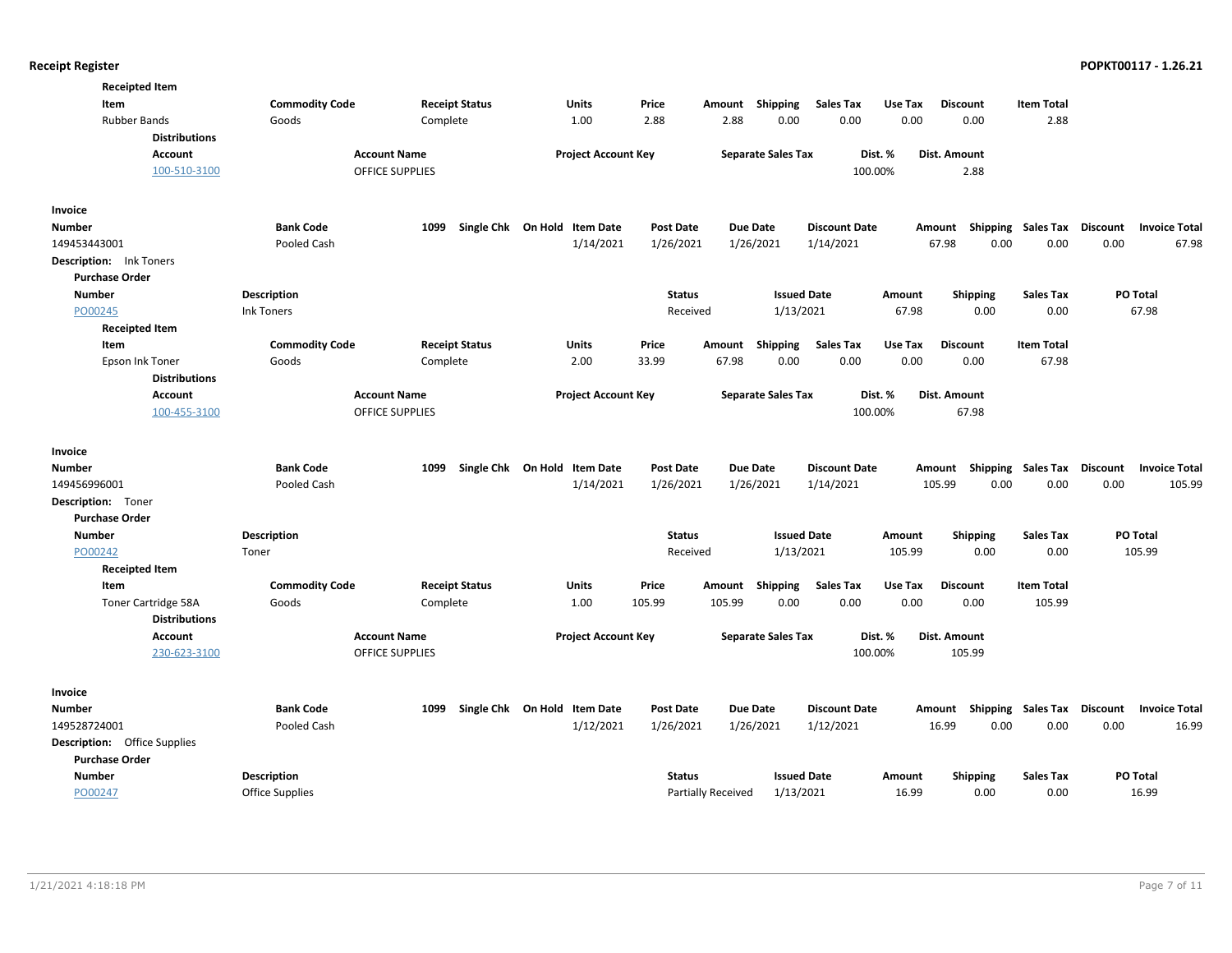| <b>Receipted Item</b>               |                       |                        |                              |                  |                    |                           |                      |         |                     |                    |                                  |
|-------------------------------------|-----------------------|------------------------|------------------------------|------------------|--------------------|---------------------------|----------------------|---------|---------------------|--------------------|----------------------------------|
| Item                                | <b>Commodity Code</b> | <b>Receipt Status</b>  | <b>Units</b>                 | Price            | Amount Shipping    |                           | <b>Sales Tax</b>     | Use Tax | <b>Discount</b>     | <b>Item Total</b>  |                                  |
| Wall Calendar                       | Goods                 | Complete               | 1.00                         | 16.99            | 16.99              | 0.00                      | 0.00                 | 0.00    | 0.00                | 16.99              |                                  |
| <b>Distributions</b>                |                       |                        |                              |                  |                    |                           |                      |         |                     |                    |                                  |
| <b>Account</b>                      |                       | <b>Account Name</b>    | <b>Project Account Key</b>   |                  |                    | <b>Separate Sales Tax</b> |                      | Dist. % | Dist. Amount        |                    |                                  |
| 100-403-3100                        |                       | <b>OFFICE SUPPLIES</b> |                              |                  |                    |                           |                      | 100.00% | 16.99               |                    |                                  |
| Invoice                             |                       |                        |                              |                  |                    |                           |                      |         |                     |                    |                                  |
| <b>Number</b>                       | <b>Bank Code</b>      | 1099                   | Single Chk On Hold Item Date | <b>Post Date</b> | <b>Due Date</b>    |                           | <b>Discount Date</b> |         | Amount              | Shipping Sales Tax | Discount<br><b>Invoice Total</b> |
| 149529901001                        | Pooled Cash           |                        | 1/13/2021                    | 1/26/2021        |                    | 1/26/2021                 | 1/13/2021            |         | 0.00<br>41.38       | 0.00               | 0.00<br>41.38                    |
| <b>Description:</b> Office Supplies |                       |                        |                              |                  |                    |                           |                      |         |                     |                    |                                  |
| <b>Purchase Order</b>               |                       |                        |                              |                  |                    |                           |                      |         |                     |                    |                                  |
| <b>Number</b>                       | <b>Description</b>    |                        |                              | <b>Status</b>    |                    | <b>Issued Date</b>        |                      | Amount  | <b>Shipping</b>     | <b>Sales Tax</b>   | PO Total                         |
| PO00247                             | Office Supplies       |                        |                              |                  | Partially Received | 1/13/2021                 |                      | 41.38   | 0.00                | 0.00               | 41.38                            |
| <b>Receipted Item</b>               |                       |                        |                              |                  |                    |                           |                      |         |                     |                    |                                  |
| Item                                | <b>Commodity Code</b> | <b>Receipt Status</b>  | Units                        | Price            | Amount             | Shipping                  | <b>Sales Tax</b>     | Use Tax | <b>Discount</b>     | <b>Item Total</b>  |                                  |
| <b>Binder Clips</b>                 | Goods                 | Complete               | 2.00                         | 4.27             | 8.54               | 0.00                      | 0.00                 | 0.00    | 0.00                | 8.54               |                                  |
| <b>Distributions</b>                |                       |                        |                              |                  |                    |                           |                      |         |                     |                    |                                  |
| <b>Account</b>                      |                       | <b>Account Name</b>    | <b>Project Account Key</b>   |                  |                    | <b>Separate Sales Tax</b> |                      | Dist. % | <b>Dist. Amount</b> |                    |                                  |
| 100-403-3100                        |                       | <b>OFFICE SUPPLIES</b> |                              |                  |                    |                           |                      | 100.00% | 8.54                |                    |                                  |
| <b>Receipted Item</b>               |                       |                        |                              |                  |                    |                           |                      |         |                     |                    |                                  |
| Item                                | <b>Commodity Code</b> | <b>Receipt Status</b>  | <b>Units</b>                 | Price            | Amount             | Shipping                  | <b>Sales Tax</b>     | Use Tax | <b>Discount</b>     | <b>Item Total</b>  |                                  |
| Scotch Tape                         | Goods                 | Complete               | 1.00                         | 10.58            | 10.58              | 0.00                      | 0.00                 | 0.00    | 0.00                | 10.58              |                                  |
| <b>Distributions</b>                |                       |                        |                              |                  |                    |                           |                      |         |                     |                    |                                  |
| <b>Account</b>                      |                       | <b>Account Name</b>    | <b>Project Account Key</b>   |                  |                    | <b>Separate Sales Tax</b> |                      | Dist. % | Dist. Amount        |                    |                                  |
| 100-403-3100                        |                       | <b>OFFICE SUPPLIES</b> |                              |                  |                    |                           |                      | 100.00% | 10.58               |                    |                                  |
| <b>Receipted Item</b>               |                       |                        |                              |                  |                    |                           |                      |         |                     |                    |                                  |
| Item                                | <b>Commodity Code</b> | <b>Receipt Status</b>  | Units                        | Price            | Amount             | Shipping                  | <b>Sales Tax</b>     | Use Tax | <b>Discount</b>     | <b>Item Total</b>  |                                  |
| Signature tabs                      | Goods                 | Complete               | 1.00                         | 10.49            | 10.49              | 0.00                      | 0.00                 | 0.00    | 0.00                | 10.49              |                                  |
| <b>Distributions</b>                |                       |                        |                              |                  |                    |                           |                      |         |                     |                    |                                  |
| <b>Account</b>                      |                       | <b>Account Name</b>    | <b>Project Account Key</b>   |                  |                    | <b>Separate Sales Tax</b> |                      | Dist. % | Dist. Amount        |                    |                                  |
| 100-403-3100                        |                       | <b>OFFICE SUPPLIES</b> |                              |                  |                    |                           |                      | 100.00% | 10.49               |                    |                                  |
| <b>Receipted Item</b>               |                       |                        |                              |                  |                    |                           |                      |         |                     |                    |                                  |
| Item                                | <b>Commodity Code</b> | <b>Receipt Status</b>  | <b>Units</b>                 | Price            | Amount Shipping    |                           | <b>Sales Tax</b>     | Use Tax | <b>Discount</b>     | <b>Item Total</b>  |                                  |
| <b>Sticky Notes</b>                 | Goods                 | Complete               | 2.00                         | 1.53             | 3.06               | 0.00                      | 0.00                 | 0.00    | 0.00                | 3.06               |                                  |
| <b>Distributions</b>                |                       |                        |                              |                  |                    |                           |                      |         |                     |                    |                                  |
| Account                             |                       | <b>Account Name</b>    | <b>Project Account Key</b>   |                  |                    | <b>Separate Sales Tax</b> |                      | Dist. % | Dist. Amount        |                    |                                  |
| 100-403-3100                        |                       | <b>OFFICE SUPPLIES</b> |                              |                  |                    |                           |                      | 100.00% | 3.06                |                    |                                  |
| <b>Receipted Item</b>               |                       |                        |                              |                  |                    |                           |                      |         |                     |                    |                                  |
| Item                                | <b>Commodity Code</b> | <b>Receipt Status</b>  | Units                        | Price            | Amount Shipping    |                           | <b>Sales Tax</b>     | Use Tax | <b>Discount</b>     | <b>Item Total</b>  |                                  |
| <b>Sticky Notes</b>                 | Goods                 | Complete               | 1.00                         | 8.71             | 8.71               | 0.00                      | 0.00                 | 0.00    | 0.00                | 8.71               |                                  |
| <b>Distributions</b>                |                       |                        |                              |                  |                    |                           |                      |         |                     |                    |                                  |
| Account                             |                       | <b>Account Name</b>    | <b>Project Account Key</b>   |                  |                    | <b>Separate Sales Tax</b> |                      | Dist. % | Dist. Amount        |                    |                                  |
| 100-403-3100                        |                       | <b>OFFICE SUPPLIES</b> |                              |                  |                    |                           |                      | 100.00% | 8.71                |                    |                                  |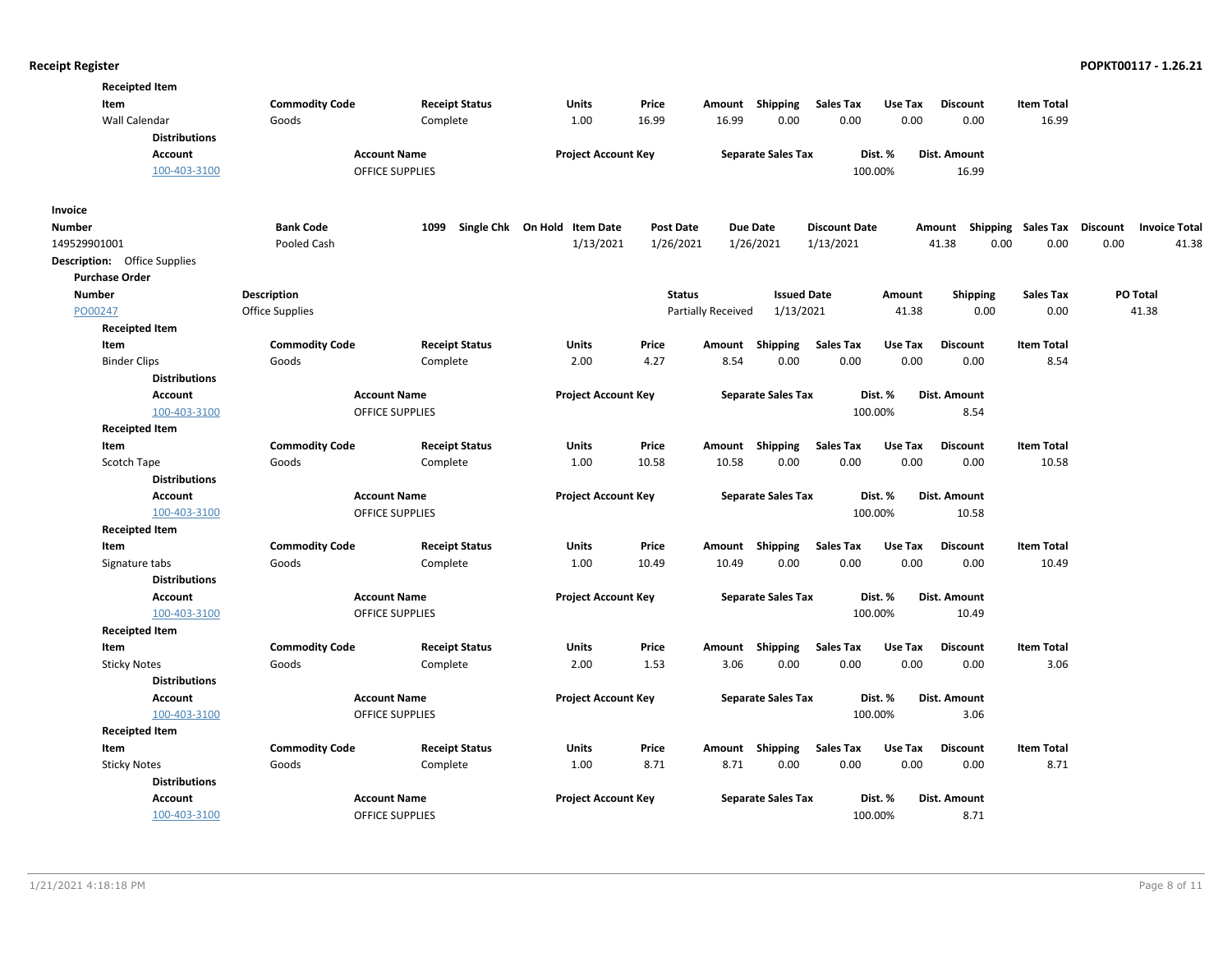| <b>Invoice</b>                      |                                           |                              |                             |                       |                              |                  |                    |                           |                      |                               |                           |                    |                       |                      |
|-------------------------------------|-------------------------------------------|------------------------------|-----------------------------|-----------------------|------------------------------|------------------|--------------------|---------------------------|----------------------|-------------------------------|---------------------------|--------------------|-----------------------|----------------------|
| <b>Number</b>                       |                                           | <b>Bank Code</b>             | 1099                        |                       | Single Chk On Hold Item Date | <b>Post Date</b> | <b>Due Date</b>    |                           | <b>Discount Date</b> |                               | Amount                    | Shipping Sales Tax | Discount              | <b>Invoice Total</b> |
| 149529907001                        |                                           | Pooled Cash                  |                             |                       | 1/14/2021                    | 1/26/2021        | 1/26/2021          |                           | 1/14/2021            |                               | 17.98<br>0.00             | 0.00               | 0.00                  | 17.98                |
| <b>Description:</b> Office Supplies |                                           |                              |                             |                       |                              |                  |                    |                           |                      |                               |                           |                    |                       |                      |
| <b>Purchase Order</b>               |                                           |                              |                             |                       |                              |                  |                    |                           |                      |                               |                           |                    |                       |                      |
| <b>Number</b>                       |                                           | <b>Description</b>           |                             |                       |                              | <b>Status</b>    |                    | <b>Issued Date</b>        |                      | Amount                        | <b>Shipping</b>           | <b>Sales Tax</b>   |                       | PO Total             |
| PO00247                             |                                           | <b>Office Supplies</b>       |                             |                       |                              |                  | Partially Received | 1/13/2021                 |                      | 17.98                         | 0.00                      | 0.00               |                       | 17.98                |
|                                     | <b>Receipted Item</b>                     |                              |                             |                       |                              |                  |                    |                           |                      |                               |                           |                    |                       |                      |
| Item                                |                                           | <b>Commodity Code</b>        |                             | <b>Receipt Status</b> | Units                        | Price            | Amount             | Shipping                  | <b>Sales Tax</b>     | Use Tax                       | <b>Discount</b>           | <b>Item Total</b>  |                       |                      |
| <b>Rubber Bands</b>                 |                                           | Goods                        | Complete                    |                       | 2.00                         | 8.99             | 17.98              | 0.00                      | 0.00                 | 0.00                          | 0.00                      | 17.98              |                       |                      |
|                                     | <b>Distributions</b>                      |                              |                             |                       |                              |                  |                    |                           |                      |                               |                           |                    |                       |                      |
|                                     | Account                                   |                              | <b>Account Name</b>         |                       | <b>Project Account Key</b>   |                  |                    | <b>Separate Sales Tax</b> | Dist. %              |                               | Dist. Amount              |                    |                       |                      |
|                                     | 100-403-3100                              |                              | <b>OFFICE SUPPLIES</b>      |                       |                              |                  |                    |                           | 100.00%              |                               | 17.98                     |                    |                       |                      |
|                                     |                                           |                              |                             |                       |                              |                  |                    |                           |                      |                               |                           |                    |                       |                      |
|                                     |                                           |                              |                             |                       |                              |                  |                    |                           |                      |                               |                           |                    |                       |                      |
| <b>Vendor Number</b>                | <b>Vendor DBA</b>                         |                              |                             |                       |                              |                  |                    |                           |                      | <b>Vendor Total Discount:</b> |                           | 0.00               | <b>Invoice Total:</b> | 263.59               |
| 00494                               | <b>SHI GOVERNMENT SOLUT</b>               |                              |                             |                       |                              |                  |                    |                           |                      |                               |                           |                    |                       |                      |
| Invoice                             |                                           |                              |                             |                       |                              |                  |                    |                           |                      |                               |                           |                    |                       |                      |
| <b>Number</b>                       |                                           | <b>Bank Code</b>             | 1099                        |                       | Single Chk On Hold Item Date | <b>Post Date</b> | <b>Due Date</b>    |                           | <b>Discount Date</b> |                               | Amount Shipping Sales Tax |                    | <b>Discount</b>       | <b>Invoice Total</b> |
| GB00398589                          |                                           | Pooled Cash                  |                             |                       | 1/18/2021                    | 1/26/2021        | 1/26/2021          |                           | 1/18/2021            |                               | 263.59<br>0.00            | 0.00               | 0.00                  | 263.59               |
|                                     | <b>Description:</b> Precinct One Software |                              |                             |                       |                              |                  |                    |                           |                      |                               |                           |                    |                       |                      |
| <b>Purchase Order</b>               |                                           |                              |                             |                       |                              |                  |                    |                           |                      |                               |                           |                    |                       |                      |
| <b>Number</b>                       |                                           | <b>Description</b>           |                             |                       |                              | <b>Status</b>    |                    | <b>Issued Date</b>        |                      | Amount                        | <b>Shipping</b>           | <b>Sales Tax</b>   |                       | PO Total             |
| PO00244                             |                                           | <b>Precinct One Software</b> |                             |                       |                              | Received         |                    | 1/13/2021                 |                      | 263.59                        | 0.00                      | 0.00               |                       | 263.59               |
|                                     | <b>Receipted Item</b>                     |                              |                             |                       |                              |                  |                    |                           |                      |                               |                           |                    |                       |                      |
| Item                                |                                           | <b>Commodity Code</b>        |                             | <b>Receipt Status</b> | Units                        | Price            | Amount             | Shipping                  | <b>Sales Tax</b>     | Use Tax                       | <b>Discount</b>           | <b>Item Total</b>  |                       |                      |
|                                     | MS Office Standard                        | Goods                        | Complete                    |                       | 1.00                         | 263.59           | 263.59             | 0.00                      | 0.00                 | 0.00                          | 0.00                      | 263.59             |                       |                      |
|                                     | <b>Distributions</b>                      |                              |                             |                       |                              |                  |                    |                           |                      |                               |                           |                    |                       |                      |
|                                     | <b>Account</b>                            |                              | <b>Account Name</b>         |                       | <b>Project Account Key</b>   |                  |                    | <b>Separate Sales Tax</b> | Dist. %              |                               | Dist. Amount              |                    |                       |                      |
|                                     | 100-503-5760                              |                              | COUNTY COMPUTER REPLACEMENT |                       |                              |                  |                    |                           | 100.00%              |                               | 263.59                    |                    |                       |                      |
|                                     |                                           |                              |                             |                       |                              |                  |                    |                           |                      |                               |                           |                    |                       |                      |
|                                     |                                           |                              |                             |                       |                              |                  |                    |                           |                      |                               |                           |                    |                       |                      |
| <b>Vendor Number</b>                | <b>Vendor DBA</b>                         |                              |                             |                       |                              |                  |                    |                           |                      | <b>Vendor Total Discount:</b> |                           | 0.00               | <b>Invoice Total:</b> | 136.90               |
| 00085                               | SHIPMAN COMMUNICAT                        |                              |                             |                       |                              |                  |                    |                           |                      |                               |                           |                    |                       |                      |
| Invoice                             |                                           |                              |                             |                       |                              |                  |                    |                           |                      |                               |                           |                    |                       |                      |
| <b>Number</b>                       |                                           | <b>Bank Code</b>             | 1099                        |                       | Single Chk On Hold Item Date | <b>Post Date</b> | <b>Due Date</b>    |                           | <b>Discount Date</b> |                               | Amount                    | Shipping Sales Tax | Discount              | <b>Invoice Total</b> |
| 72521                               |                                           | Pooled Cash                  |                             |                       | 1/19/2021                    | 1/26/2021        | 1/26/2021          |                           | 1/19/2021            |                               | 136.90<br>0.00            | 0.00               | 0.00                  | 136.90               |
| <b>Description:</b>                 | Parts for Tower Lights                    |                              |                             |                       |                              |                  |                    |                           |                      |                               |                           |                    |                       |                      |
| <b>Purchase Order</b>               |                                           |                              |                             |                       |                              |                  |                    |                           |                      |                               |                           |                    |                       |                      |
| <b>Number</b>                       |                                           | <b>Description</b>           |                             |                       |                              | <b>Status</b>    |                    | <b>Issued Date</b>        |                      | Amount                        | <b>Shipping</b>           | <b>Sales Tax</b>   |                       | PO Total             |
| PO00263                             |                                           | Parts for Tower Lights       |                             |                       |                              | Received         |                    | 1/20/2021                 |                      | 136.90                        | 0.00                      | 0.00               |                       | 136.90               |
|                                     | <b>Receipted Item</b>                     |                              |                             |                       |                              |                  |                    |                           |                      |                               |                           |                    |                       |                      |
| Item                                |                                           | <b>Commodity Code</b>        |                             | <b>Receipt Status</b> | Units                        | Price            | Amount             |                           | <b>Sales Tax</b>     | Use Tax                       | <b>Discount</b>           | <b>Item Total</b>  |                       |                      |
| Beacon Lamp                         |                                           | Goods                        | Complete                    |                       | 2.00                         | 35.00            | 70.00              | Shipping<br>0.00          | 0.00                 | 0.00                          | 0.00                      | 70.00              |                       |                      |
|                                     |                                           |                              |                             |                       |                              |                  |                    |                           |                      |                               |                           |                    |                       |                      |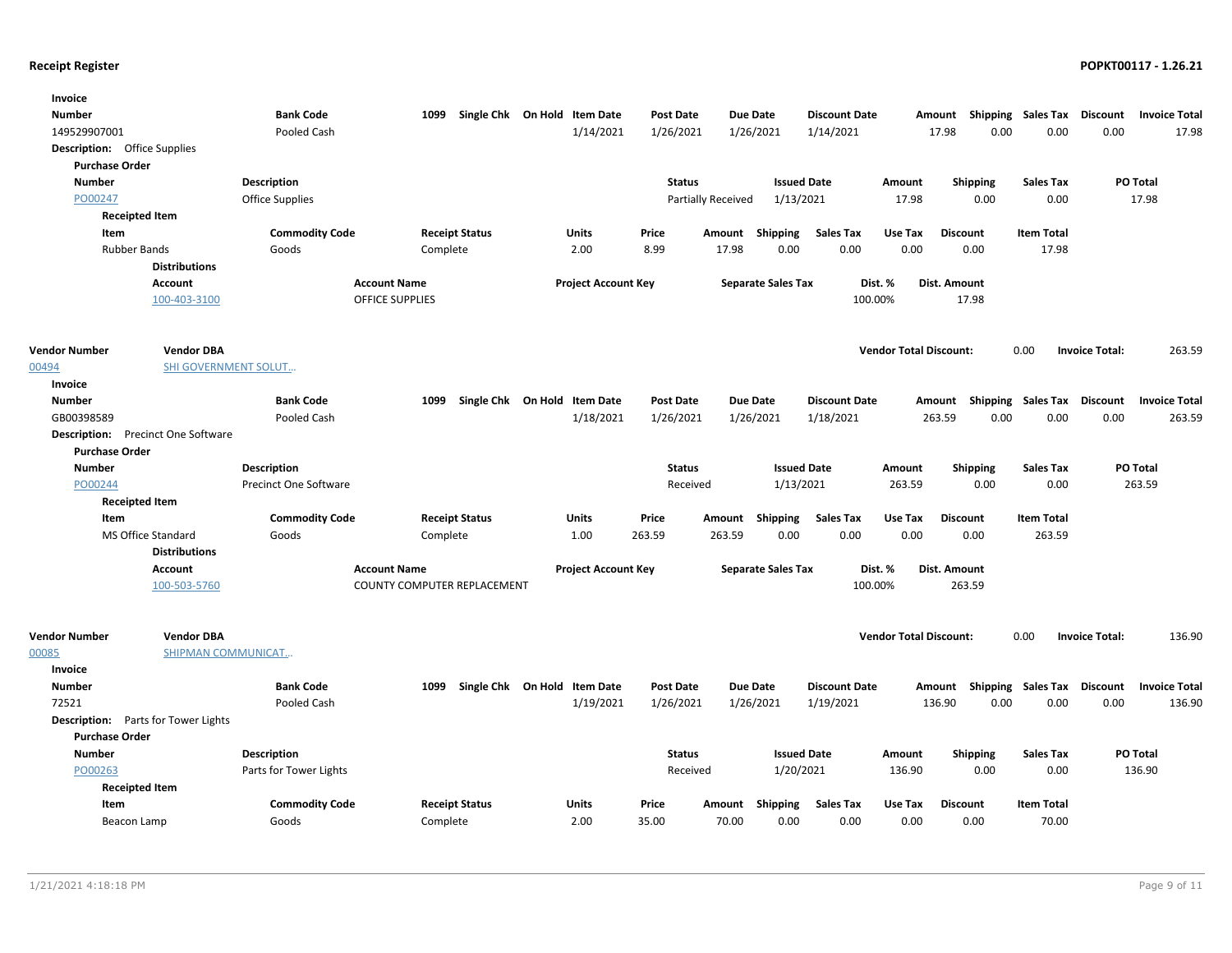|                                             | <b>Distributions</b>         |                            |                              |                              |              |                            |                  |                 |                           |                      |                               |                     |                           |                                |                      |
|---------------------------------------------|------------------------------|----------------------------|------------------------------|------------------------------|--------------|----------------------------|------------------|-----------------|---------------------------|----------------------|-------------------------------|---------------------|---------------------------|--------------------------------|----------------------|
|                                             | <b>Account</b>               |                            | <b>Account Name</b>          |                              |              | <b>Project Account Key</b> |                  |                 | <b>Separate Sales Tax</b> |                      | Dist. %                       | Dist. Amount        |                           |                                |                      |
|                                             | 100-543-4220                 |                            | <b>R&amp;M RADIO/TOWER</b>   |                              |              |                            |                  |                 |                           |                      | 100.00%                       | 70.00               |                           |                                |                      |
| <b>Receipted Item</b>                       |                              |                            |                              |                              |              |                            |                  |                 |                           |                      |                               |                     |                           |                                |                      |
| Item                                        |                              | <b>Commodity Code</b>      | <b>Receipt Status</b>        |                              | <b>Units</b> |                            | Price            |                 | Amount Shipping           | <b>Sales Tax</b>     | Use Tax                       | <b>Discount</b>     | <b>Item Total</b>         |                                |                      |
|                                             | Obstruction Light, Signal    | Goods                      | Complete                     |                              | 6.00         |                            | 11.15            | 66.90           | 0.00                      | 0.00                 | 0.00                          | 0.00                | 66.90                     |                                |                      |
|                                             | <b>Distributions</b>         |                            |                              |                              |              |                            |                  |                 |                           |                      |                               |                     |                           |                                |                      |
|                                             | <b>Account</b>               |                            | <b>Account Name</b>          |                              |              | <b>Project Account Key</b> |                  |                 | <b>Separate Sales Tax</b> |                      | Dist. %                       | <b>Dist. Amount</b> |                           |                                |                      |
|                                             | 100-543-4220                 |                            | <b>R&amp;M RADIO/TOWER</b>   |                              |              |                            |                  |                 |                           |                      | 100.00%                       | 66.90               |                           |                                |                      |
|                                             |                              |                            |                              |                              |              |                            |                  |                 |                           |                      |                               |                     |                           |                                |                      |
|                                             |                              |                            |                              |                              |              |                            |                  |                 |                           |                      |                               |                     |                           |                                |                      |
| <b>Vendor Number</b>                        | <b>Vendor DBA</b>            |                            |                              |                              |              |                            |                  |                 |                           |                      | <b>Vendor Total Discount:</b> |                     | 0.00                      | <b>Invoice Total:</b>          | 10,926.11            |
| 00654                                       | <b>WILSON CULVERTS, INC.</b> |                            |                              |                              |              |                            |                  |                 |                           |                      |                               |                     |                           |                                |                      |
| Invoice                                     |                              |                            |                              |                              |              |                            |                  |                 |                           |                      |                               |                     |                           |                                |                      |
| <b>Number</b>                               |                              | <b>Bank Code</b>           | 1099                         | Single Chk On Hold Item Date |              |                            | <b>Post Date</b> |                 | <b>Due Date</b>           | <b>Discount Date</b> |                               | Amount              | <b>Shipping Sales Tax</b> | <b>Discount</b>                | <b>Invoice Total</b> |
| 83155                                       |                              | Pooled Cash                |                              |                              |              | 1/14/2021                  | 1/26/2021        |                 | 1/26/2021                 | 1/14/2021            |                               | 10,442.51<br>0.00   | 0.00                      | 0.00                           | 10,442.51            |
| <b>Description:</b> Precinct 2 Culverts     |                              |                            |                              |                              |              |                            |                  |                 |                           |                      |                               |                     |                           |                                |                      |
| <b>Purchase Order</b>                       |                              |                            |                              |                              |              |                            |                  |                 |                           |                      |                               |                     |                           |                                |                      |
| <b>Number</b>                               |                              | <b>Description</b>         |                              |                              |              |                            | <b>Status</b>    |                 | <b>Issued Date</b>        |                      | Amount                        | <b>Shipping</b>     | <b>Sales Tax</b>          |                                | PO Total             |
| PO00267                                     |                              | <b>Precinct 2 Culverts</b> |                              |                              |              |                            | Received         |                 | 1/21/2021                 |                      | 10,442.51                     | 0.00                | 0.00                      |                                | 10,442.51            |
| <b>Receipted Item</b>                       |                              |                            |                              |                              |              |                            |                  |                 |                           |                      |                               |                     |                           |                                |                      |
| Item                                        |                              | <b>Commodity Code</b>      | <b>Receipt Status</b>        |                              | Units        |                            | Price            | Amount          | Shipping                  | <b>Sales Tax</b>     | Use Tax                       | <b>Discount</b>     | <b>Item Total</b>         |                                |                      |
| Misc sized culverts                         |                              | Goods                      | Complete                     |                              | 1.00         |                            | 10,442.51        | 10,442.51       | 0.00                      | 0.00                 | 0.00                          | 0.00                | 10,442.51                 |                                |                      |
|                                             | <b>Distributions</b>         |                            |                              |                              |              |                            |                  |                 |                           |                      |                               |                     |                           |                                |                      |
|                                             | <b>Account</b>               |                            | <b>Account Name</b>          |                              |              | <b>Project Account Key</b> |                  |                 | <b>Separate Sales Tax</b> |                      | Dist. %                       | Dist. Amount        |                           |                                |                      |
|                                             | 220-622-3420                 |                            | <b>R&amp;B MAT. CULVERTS</b> |                              |              |                            |                  |                 |                           |                      | 100.00%                       | 10,442.51           |                           |                                |                      |
| Invoice                                     |                              |                            |                              |                              |              |                            |                  |                 |                           |                      |                               |                     |                           |                                |                      |
| <b>Number</b>                               |                              | <b>Bank Code</b>           | 1099                         | Single Chk On Hold Item Date |              |                            | <b>Post Date</b> |                 | Due Date                  | <b>Discount Date</b> |                               | Amount              | <b>Shipping Sales Tax</b> | Discount                       | <b>Invoice Total</b> |
| 83156                                       |                              | Pooled Cash                |                              |                              |              | 1/14/2021                  | 1/26/2021        |                 | 1/26/2021                 | 1/14/2021            |                               | 0.00<br>483.60      | 0.00                      | 0.00                           | 483.60               |
| <b>Description:</b> Culverts for Precinct 1 |                              |                            |                              |                              |              |                            |                  |                 |                           |                      |                               |                     |                           |                                |                      |
| <b>Purchase Order</b>                       |                              |                            |                              |                              |              |                            |                  |                 |                           |                      |                               |                     |                           |                                |                      |
| <b>Number</b>                               |                              | <b>Description</b>         |                              |                              |              |                            | <b>Status</b>    |                 | <b>Issued Date</b>        |                      | Amount                        | <b>Shipping</b>     | <b>Sales Tax</b>          |                                | PO Total             |
| PO00269                                     |                              | Culverts for Precinct 1    |                              |                              |              |                            | Received         |                 | 1/21/2021                 |                      | 483.60                        | 0.00                | 0.00                      |                                | 483.60               |
| <b>Receipted Item</b>                       |                              |                            |                              |                              |              |                            |                  |                 |                           |                      |                               |                     |                           |                                |                      |
| Item                                        |                              | <b>Commodity Code</b>      | <b>Receipt Status</b>        |                              | <b>Units</b> |                            | Price            | Amount          | Shipping                  | <b>Sales Tax</b>     | Use Tax                       | <b>Discount</b>     | <b>Item Total</b>         |                                |                      |
| Culverts                                    |                              | Goods                      | Complete                     |                              | 2.00         |                            | 241.80           | 483.60          | 0.00                      | 0.00                 | 0.00                          | 0.00                | 483.60                    |                                |                      |
|                                             | <b>Distributions</b>         |                            |                              |                              |              |                            |                  |                 |                           |                      |                               |                     |                           |                                |                      |
|                                             | <b>Account</b>               |                            | <b>Account Name</b>          |                              |              | <b>Project Account Key</b> |                  |                 | <b>Separate Sales Tax</b> |                      | Dist. %                       | Dist. Amount        |                           |                                |                      |
|                                             | 210-621-3420                 |                            | <b>R&amp;B MAT. CULVERTS</b> |                              |              |                            |                  |                 |                           |                      | 100.00%                       | 483.60              |                           |                                |                      |
|                                             |                              |                            |                              |                              |              |                            |                  |                 |                           |                      |                               |                     |                           |                                |                      |
| <b>Packet Totals</b>                        |                              |                            |                              |                              |              |                            |                  |                 |                           |                      |                               |                     |                           |                                |                      |
| Vendors: 10                                 | Invoices: 23                 | <b>Purchase Orders: 24</b> |                              |                              |              | Amount: 20.208.95          |                  | Shipping: 59.99 |                           | Tax: 0.00            |                               | Discount: 0.00      |                           | <b>Total Amount: 20.268.94</b> |                      |